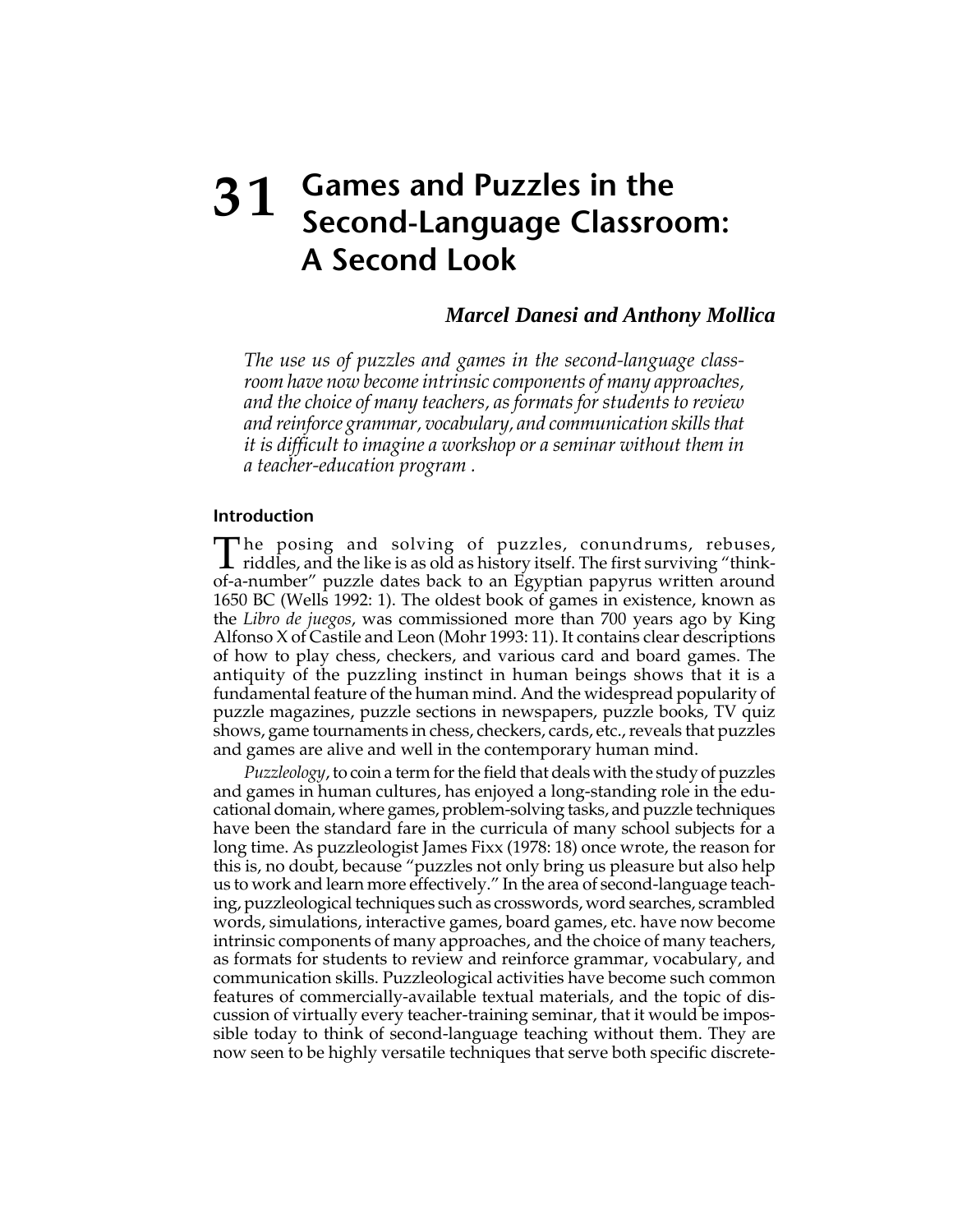point learning tasks (*reinforcing structural and lexical knowledge)* and more interactive ones *(communication and functionality*). But it was not that long ago that the injection of this fun element in second-language teaching would have been considered a frivolous waste of time by the teaching profession. And even in today's more accepting climate, puzzleological techniques are viewed as tangential, or at best supplementary, to more mainstream techniques.

The most memory-enhancing way in which humans develop concepts, from infancy to adolescence, is through some form of recreational mental play. While the specific characteristics of such mental gymnastics might vary somewhat from culture to culture, the need to solve problems constitutes a cognitive, cross-cultural universal.

Our purpose in this essay is to revisit puzzleology in second-language teaching, in order to give the teacher an overview of what the most relevant facts on file are *vis-à-vis* their incorporation into classroom instruction and to provide an elementary typology of puzzleological techniques for the teacher interested in incorporating them in his/her language classes.

## **Puzzleological Techniques and Second-Language Learning**

The experimental literature dealing with the learning-efficacy of puzzleological techniques is not extensive. Outside of a few scattered attempts to assess their validity and to develop a psychologically-appropriate typology for their instructional utilization, very little has been done in the way of giving this topic a thorough empirical treatment (e.g., Omaggio 1978, 1982, Mollica 1979, 1981, Wright, Betteridge and Buckby 1979, Danesi 1979, Webster and Castonon 1980, 1985a, 1987, 1981, Rixon 1981, Rodgers 1981, Jones 1982, 1986, Palmer and Rodgers 1983, Crookall 1985, Crookall, Greenblat, Cooke, Klabbers, and Watsin 1987, Crookall and Oxford 1988, Crookall and Saunders 1989, Cicogna, Danesi, and Mollica 1992). Two clear facts have emerged from the literature.

The sketchy experimental evidence that does exist has generally shown such techniques to be supportive of language learning processes.

For such techniques to be effective, they must be designed with specific instructional/learning objectives in mind.

The empirical work of Rodgers (1981), Palmer and Rodgers (1983), and a few others (see the studies in Crookall 1985, Crookall, Greenblat, Coote, Klabbers, and Watson 1987, Crookall and Oxford 1988, and Crookall and Saunders 1989) has shown, by and large, that games are effective learning-enhancers, but that they raise several critical questions which, to the best of our know-ledge, have not as yet been addressed. So, from a purely research and learning theory perspective, the general indication would seem to be that the basis for using puzzleological techniques to complement, supplement, or even completely shape the second-language teaching process is psychologically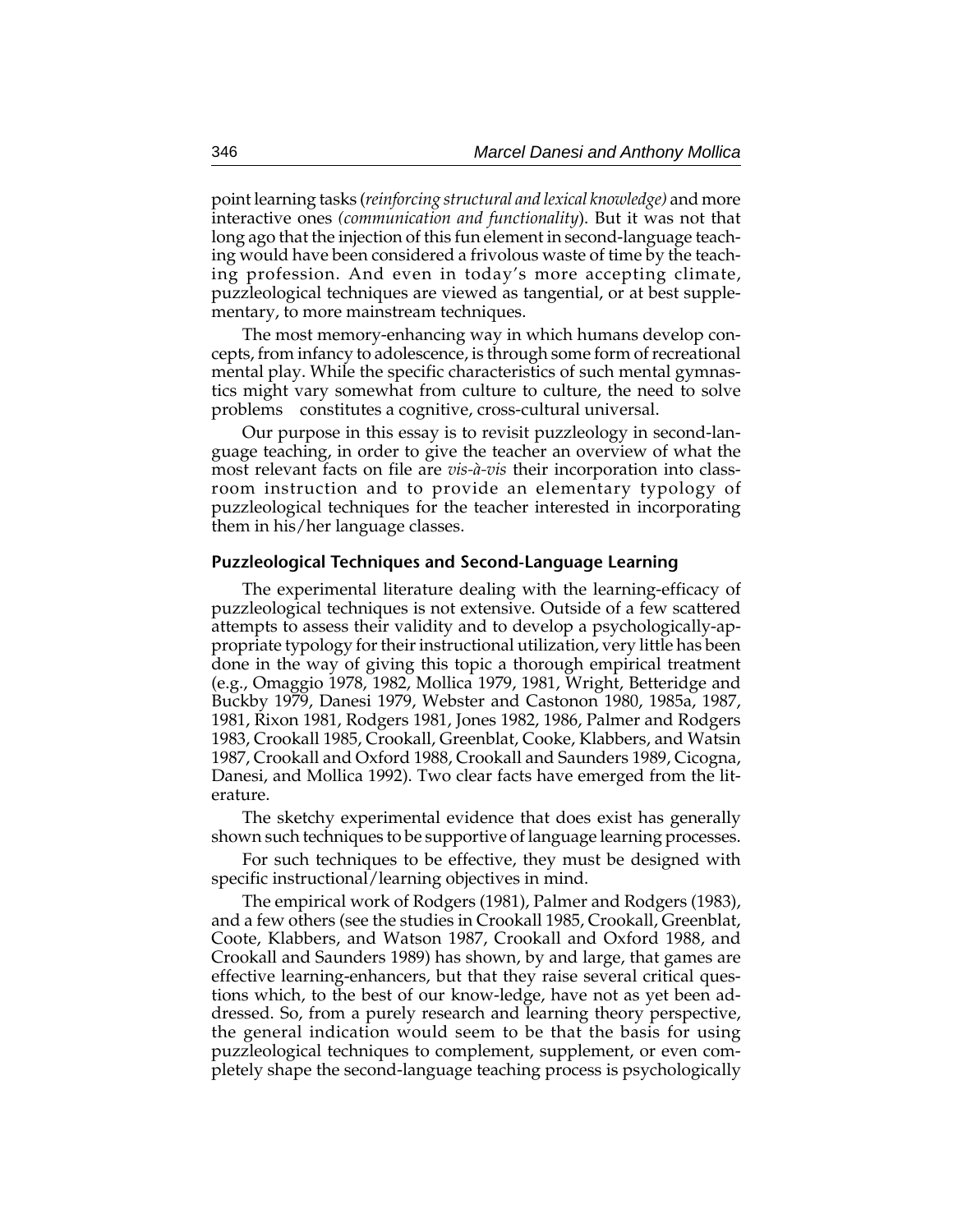sound. Recently, Sandra Savignon (1992) has observed that such techniques have become favourites of communicative methodologists precisely because they serve the elusive goal of meaning negotiation.

But perhaps the greatest support for puzzleological techniques in second-language teaching is anecdotal evidence and common sense. The general research in educational psychology, the corpus of case studies of learners, the everyday observations of school teachers, and the common perceptions of anyone in daily contact with children and adolescents point collectively to what appears to be a fundamental requirement of learning: namely that the most memory-enhancing way in which humans develop concepts, from infancy to adolescence, is through some form of recreational mental play. While the specific characteristics of such mental gymnastics might vary somewhat from culture to culture, the need to solve problems constitutes a cognitive, cross-cultural universal. It would seem, therefore, that the logical question for second-language teaching is not whether or not to include puzzleological techniques into its repertory of instructional options, but rather how best to tap the natural tendency to solve problems in an instructionallymeaningful way. Rodgers (1981) has shown how this can be done by highlighting five properties of puzzleological techniques that are reflective of current-day practices in second-language teaching. In our view, these properties explain why they are easily insertable into the frameworks of most contemporary proficiency-oriented approaches to second-language teaching:

- 1. *They are competitive*.
- 2. *They are rule-governed* (i.e. they have a limited numbers of specific and clearly-defined rules).
- 3. *They are goal-defined*.
- 4. *They have closure* (i.e. there is a specific point at which a puzzle is solved or a game is finished).
- 5. *They are engaging*, in that they constantly seem to challenge the participants.

So, it would seem that puzzleological techniques are ancillary activities that can be easily used in combination with other kinds of instructional activities in. the framework of some broader methodological blueprint for second-language teaching. Rarely has anyone ventured to design a syllabus, or teaching system, aimed at making the whole second-language teaching process puzzleological in orientation. One of the few to have done so, as reported in his Ph.D. dissertation of 1992, is Mark Miller of the University of Delaware. Miller designed an entire syllabus and instructional system based on interactive game-playing. Adopting the usual experimental-statistical approach of a controlled study, he found his game-playing design to be an effective means of imparting both linguistic and communicative competence to university language students, while at the same time allowing for the maintenance of a high level of interest and motivation in the course. While this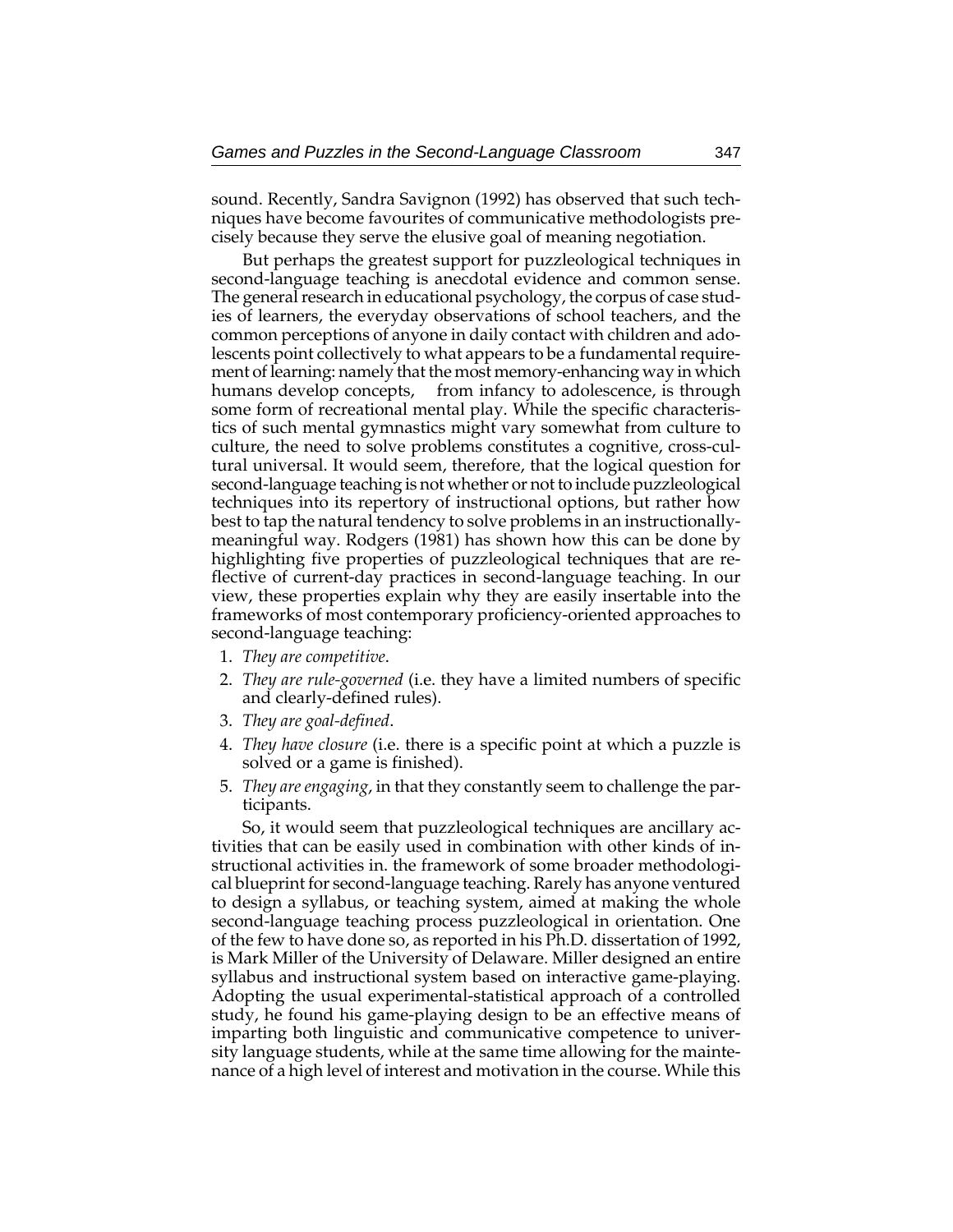was designed only as a pilot study, it nonetheless endorses what the previous literature has been documenting in bits and pieces.

From a purely research and learning theory perspective, the general indication would seem to be that the basis for using puzzleological techniques to complement, supplement, or even completely shape the second-language teaching process is psychologically sound.

#### **Play vs. Game**

Given the paucity of so-called hard evidence in favour of the learningefficacy of puzzleological techniques in second-language teaching, it is perhaps useful to cast a quick glance at what psychologists have to say about the use of play, problem-solving, and games in education generally. While the meaning of the word play is certainly intuitively obvious, it turns out to be a rather difficult one to define formally. It is perhaps most useful to think of play as a kind of innate and unreflective form of psycho-motor behaviour that allows children to interact in a meaningful way both with their environment and with others. It manifests itself across cultures primarily as a form of physical involvement with people and things, invariably stimulating affective and experiential responses that lead progressively to the build-up and coding of knowledge. As Munzert (1991: 37) point out:

Infants learn through exploration of the physical world by random movement, crawling, touching, and coming into direct contact with people and objects in the environment.

Culturally-structured or routinized forms of play are the games that children learn from their peers, older children, or adults in a participatory way. Spontaneous playing behaviours can occur within or outside of games. But a game always enlists some form of the play instinct. The essential requirement of a game is that it have a structure or a clearlypredictable format within which the play instinct can operate. For educational purposes one can refer to game-playing in classroom settings as a pedagogically-designed system for imparting knowledge or skill based on playing. (For a comprehensive treatment of the positive effect of games on cognitive development see, for example, Loftus and Loftus 1983).

Cognitively, game-playing invariably involves the deployment of problem-solving strategies. The goal, or end-state, of any game constitutes a problem that the child/adolescent must attempt to solve within the format of the game. This forces the learner to go from a random, experiential form of thinking to a more organized and representational one shaped by the structural elements of the game format. As Lesgold (1988: 190) observes, in order to solve a problem, the person must know what steps are possible and "how to represent the problem."

The solution path that the student discovers can be said to result from a creative strategy because the learner must use the given elements of the game to locate the path. Creativity can thus be constrained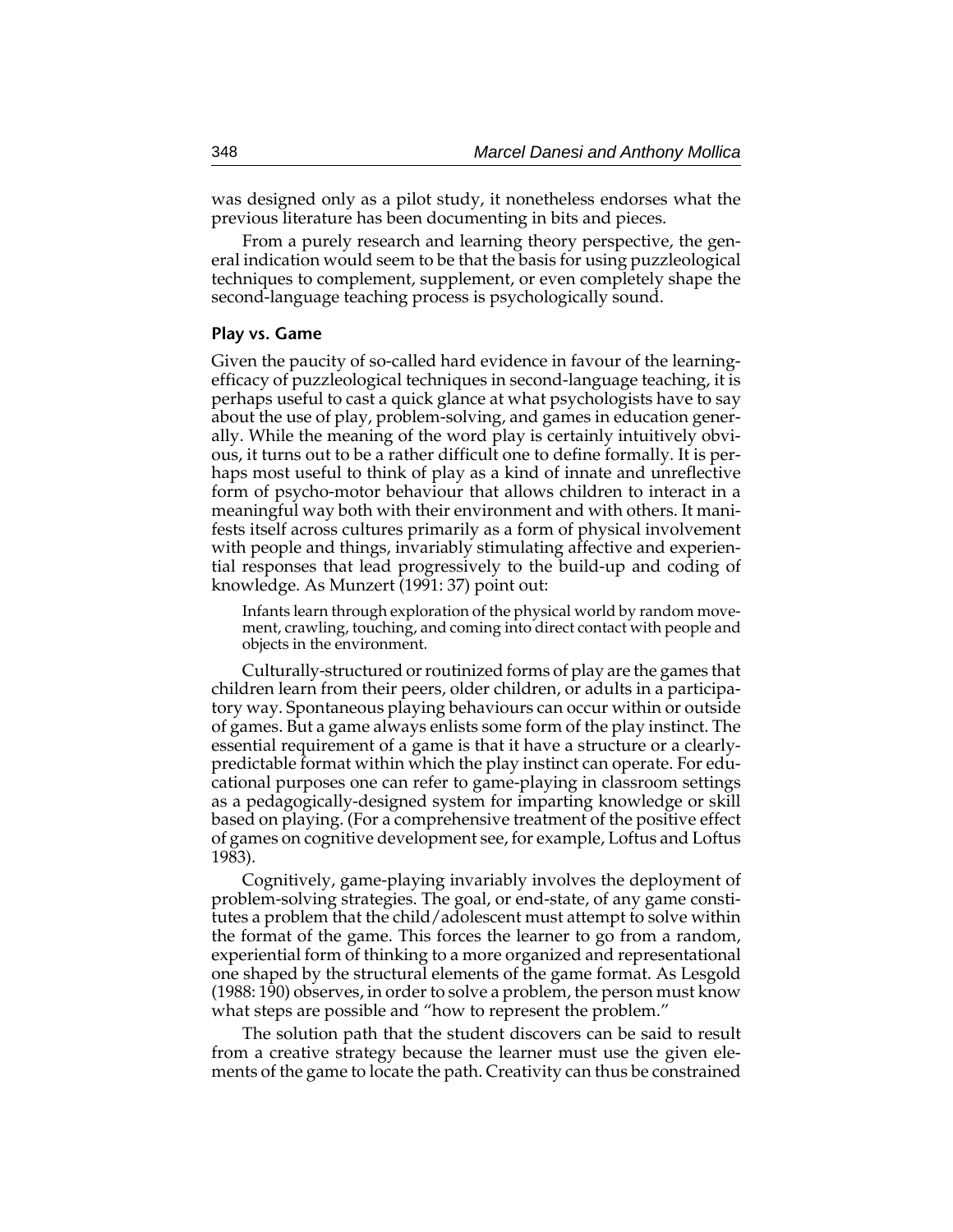for the present purposes to mean the ability to arrange the given elements of a game or a puzzle in ways that bring about a solution to the problem posed by a game or puzzle. The arrangements will vary from individual to individual; but they will do so within the limits defined by the structural elements of the game or puzzle. Thus, unlike most popular notions of the term, creativity in game-playing or puzzle-solving involves the utilization of structures within a pre-established format. It is in coming up with the solution path that the learner is forced to explore alternative and innovative ways to use the structures to access the end-state. In this sense, therefore, it can be argued that puzzlesolving and game-playing are effective means for channelling the student's innate tendency to be creative towards some specific learning goal. As Munzert (1991: 63) has aptly remarked, creativity is an educationally-meaningful notion only if it "involves a sense of purpose coupled with action." This means that the creative act "requires that emerging ideas and thoughts be organized into new or different patterns from their previous organization" (see also Perkins 1988 for empirical studies on problem-solving creativity as purposeful behaviour; and Gowan, Khatena and Torrance 1981 for a comprehensive treatment of the associated educational implications).

Puzzle-solving and game-playing are effective means for channelling the student's innate tendency to be creative towards some specific learning goal.

Arguing from this general research base, it can be hypothesized that puzzleological techniques are effective insofar as they allow the students to come up creatively with solutions to a specific problem posed. It is in formalizing each solution through the medium of language that the students come to acquire the conceptual domains underlying the puzzle or game in terms of the language structures that express them.

It is clearly beyond the scope of the present review essay to go any further into the details of the psychology of problem-solving and gameplaying and of its supporting empirical base. Suffice it to say here that it can be used to understand why puzzleological techniques constantly manifest themselves as learning-enhancing activities in second-language teaching. Extrapolating from all the discussions, anecdotal experiences, and the studies that do exist on puzzleological and game-playing techniques, the following general findings, terminological clarifications, and caveats can now be brought to the reader's attention:

It has been found necessary to distinguish between language teaching puzzles and language teaching games, since the former are problem-solving texts that require the individual learner to come up with a solution within the framework of the text, while the latter involve problem-solving activities involving group interaction, and therefore are more focused on contextual parameters.

The effectiveness of language-teaching puzzles has, to the best of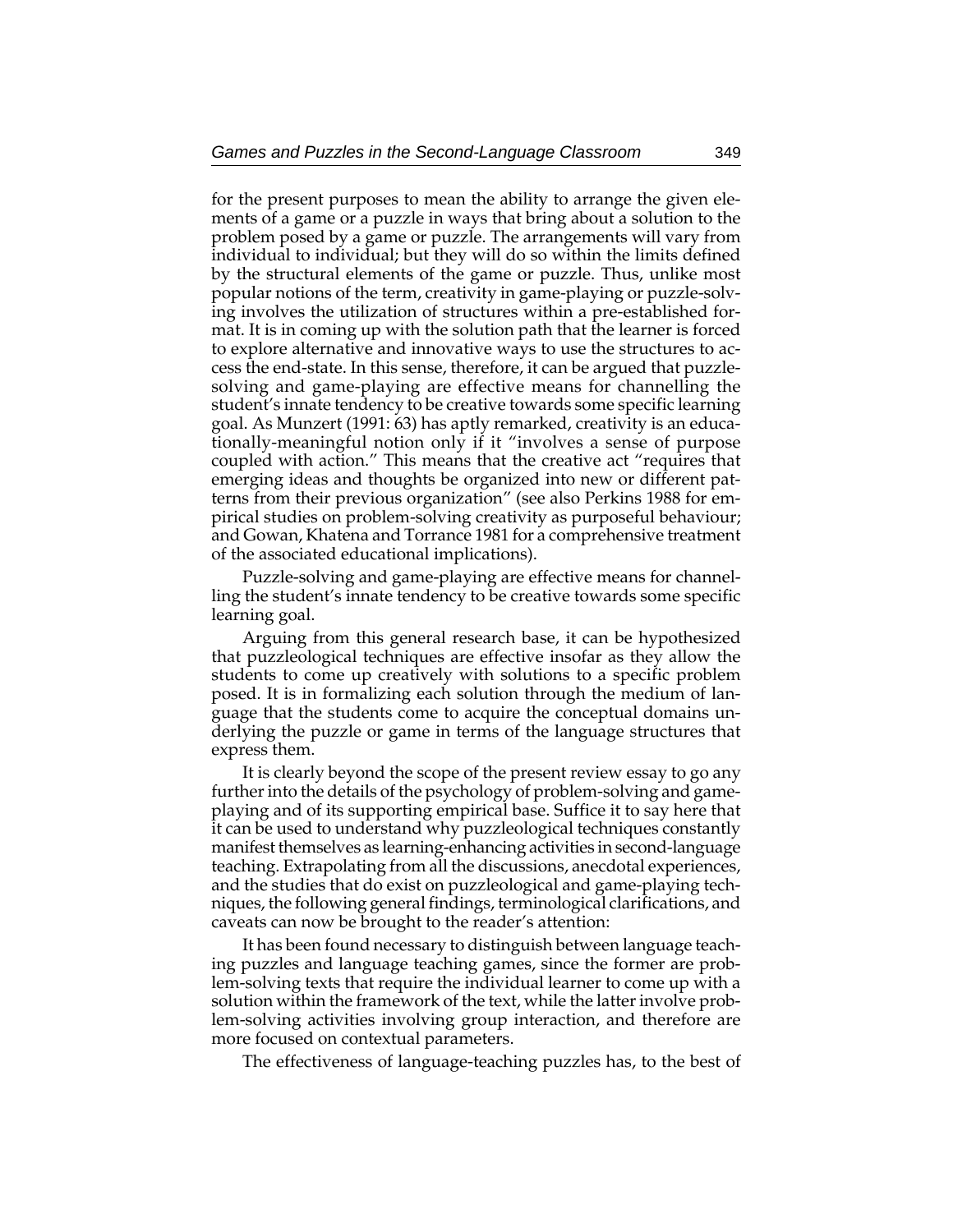our knowledge, rarely, if ever, been studied experimentally. The anecdotal evidence, however, portrays them as useful primarily as control, reinforcement, and review techniques (e.g. Mollica 1981, 1992b, Danesi 1985a, Nuessel 1994).

The research on language-teaching games (e.g. Palmer and Rodgers 1983, Crookall 1985, Crookall, Greenblat, Coote, Klabbers, and Watson 1987, Crookall and Oxford 1988, and Crookall and Saunders 1989, Miller 1992, Musumeci 1992) raises several questions that still require an answer.

- 1. Are they usable with all groups of students, especially since different groups and individuals respond differently to kinds and degrees of competition?
- 2. Do the same kinds of benefits that have been documented in other areas of education and development over the last two decades with the use of problem-solving and game-playing techniques (e.g. Edwards, Devries, and Snyder 1972, Livingston and Kidder 1973, Devries and Slavin 1978, Loftus and Loftus 1983, Sawyers and Rogers 1994, Berk 1994) accrue in similar ways with the use of language-teaching games in second-language teaching?
- 3. Do language-teaching games encourage interaction or can they inhibit classroom participatory behaviours?

Despite such *caveats* and questions, there seems to be a general feeling among users of language-teaching puzzles and language-teaching games that they foster learning, if in no other way than through the inducement of recreational states of mind.

Language-teaching puzzles and language-teaching games should be used judiciously. They should be used to motivate students and to challenge them. They should never be used as time-fillers.

#### **A Typology of Puzzleological Techniques**

Before selecting or preparing the specific language-teaching puzzles or language-teaching games for his/her course, the teacher should always keep in mind that the age, learning styles, and previous training of the students must be taken into consideration. Children can handle language-teaching puzzles that are cast in reduced and simplified form (e.g. elementary crosswords, word searches, etc.). But very young children have great difficulty in handling such language-teaching puzzles as logic puzzles, rebuses, etc. Therefore, bearing in mind that language-teaching puzzles and language-teaching games must be synchronized to the learner's age and level of competence, teachers can generally rest assured that the use of these techniques will produce favourable results:

Language-teaching puzzles are usable primarily for form-based and meaning-based language tasks, and language-teaching games for more communication-based and group interaction tasks.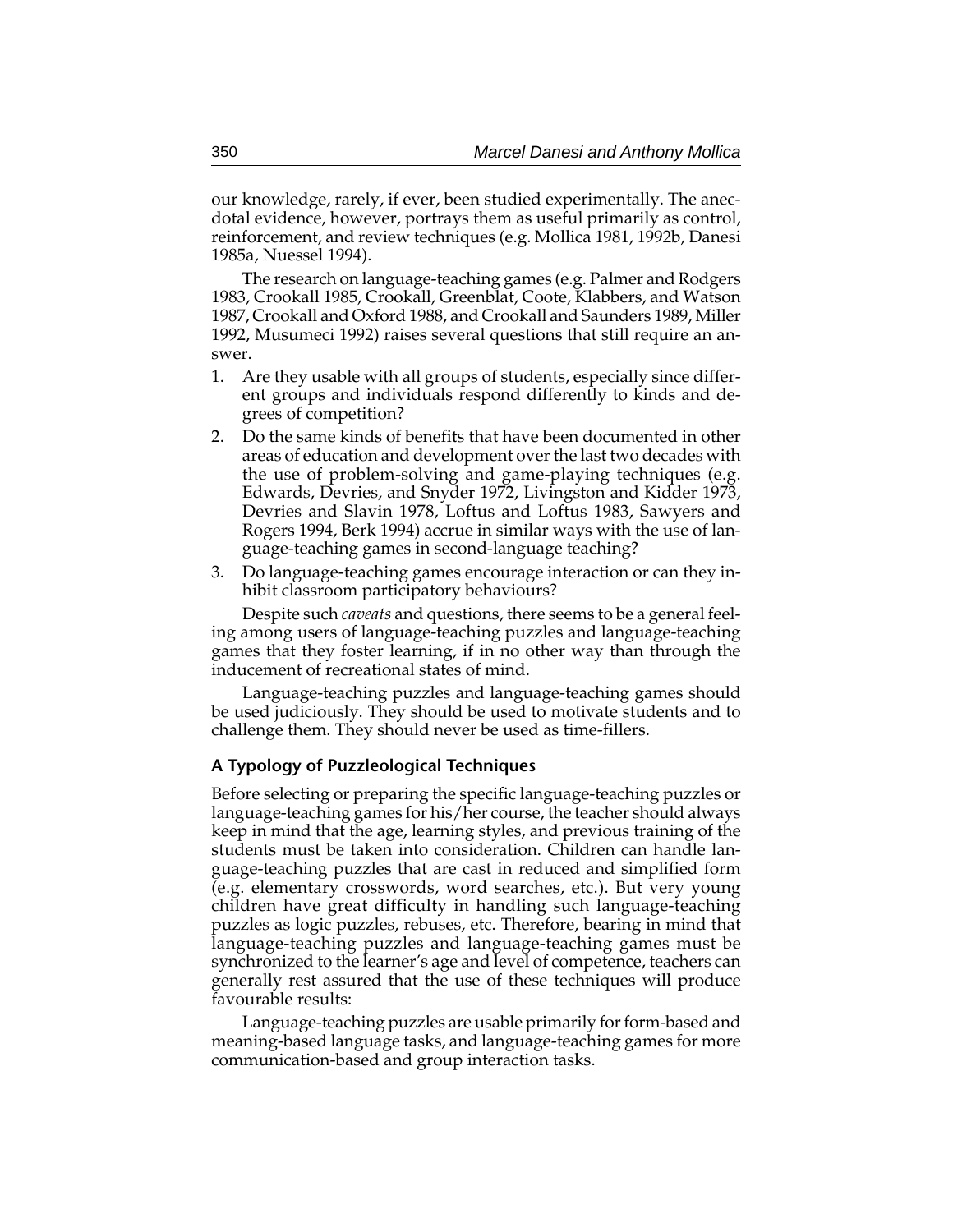Both language-teaching puzzles and language-teaching games can be easily constructed and keyed to specific and general instructional objectives. Once the learning task has been determined, the teacher can select or construct the appropriate language-teaching puzzle or language-teaching game to accomplish it.

Language-teaching puzzles and language-teaching games are useful primarily as review, recall, reinforcement, control, and occasionally as expansion techniques.

Language-teaching puzzles and language-teaching games should be used judiciously. They should be used to motivate students and to challenge them. They should never be used as time-fillers. So, the learners should be made to understand that they are just as much a part of the course as are other kinds of exercises, drills, activities, etc. The teacher should also keep in mind that the over-use of language-teaching puzzles and language-teaching games is not desirable. To maintain interest, the teacher should always diversify the types of language-teaching puzzles and language-teaching games used together with other kinds of techniques.

Pedagogical writing in the area of language-teaching puzzles and language-teaching games within the last three decades has been rather extensive (e.g. Lee 1965, Bressan 1970, Crawshaw 1972, Wolfe 1972, Hupb 1974, Latorre and Baeza 1975, Schmidt 1977, Schloss 1977, Caré and Debyser 1978, Omaggio 1978, 1982, Wright, Betteridge and Buckby 1979, Mollica 1979, 1981, 1992, Danesi 1979, 1985a, 1985b, 1987, Hendrickson 1980, 1983, Maley and Grellet 1981, Ervin 1982, Irwing 1982, McKay 1985, Schultz and Fisher 1988, Steinberg 1991, Cicogna, Danesi, and Mollica 1992, Dickson 1992, Nuessel 1994). In general, methodologists suggest that at least three categories of these techniques can be employed in second-language teaching. These can be called as follows:

- 1. *form-based* language-teaching puzzles,
- 2. *meaning-based* language-teaching puzzles, and
- 3. *communication-based* language-teaching games.

This terminology attempts to synthesize into a few manageable categories the many and diverse kinds of instructional objectives suggested in the literature vis-a-vis the utilization of language-teaching puzzles and language-teaching games.

#### **Form-Based Language-Teaching Puzzles**

A form-based language-teaching puzzle focuses the individual learner's attention on language form. It is one of the most popular types of puzzeological techniques that has been in use as a regular feature in most textbooks and ancillary materials for at least three decades. Scrambled letters, crosswords, word searches, tic-tac-toe, word mazes, cryptograms, and the like make up a truly rich and broad repertory of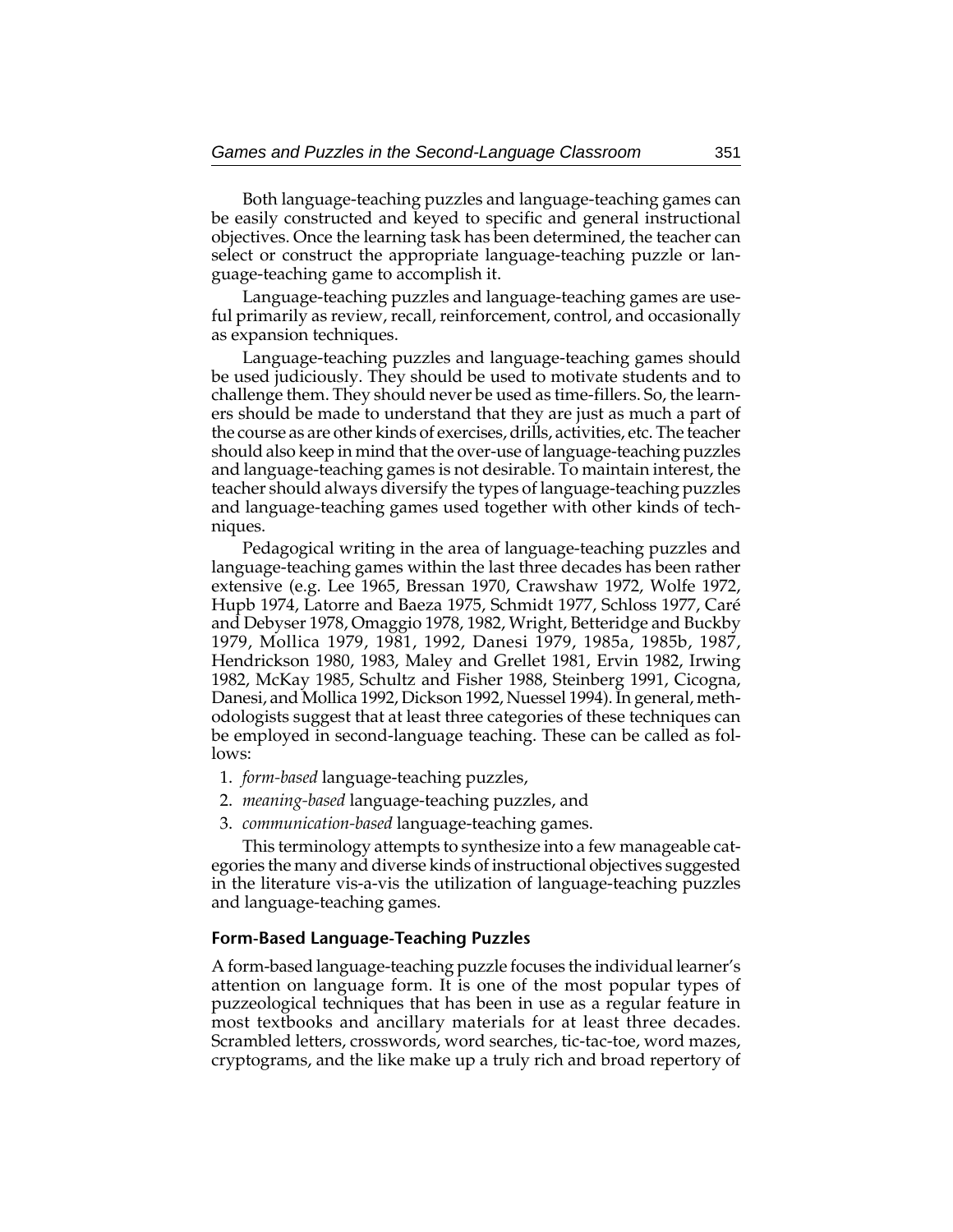language-teaching puzzles that can be tailored to fit specific form-based learning tasks. They are popular with both teachers and learners because they cast the reinforcement and control of spelling, grammar, and vocabulary into a challenging and recreational problem-solving format.

The following examples are suggestions that we have extracted from the literature, which we reproduce here simply to demonstrate how versatile form-based language-teaching puzzles can be. Some recent collections and discussions of such language-teaching puzzles can be found in Steinberg 1991, Mollica 1992b, and Nuessel 1994.

#### **Word search**

Danesi (1985a) created a word-search language-teaching puzzle in which he hid the French colour adjectives *rouge, noir, blanc, vert*, and *jaune*. The words can be read from left-to-right, right-to-left, up-down, and down-up. He suggests that this puzzle can be used for different objectives by simply changing the instructions for solving it. It is up to the teacher to decide which level of reading difficulty to employ. The teacher can use this puzzle for a variety of review, control and reinforcement tasks. The following are some suggested activities:

- The students can be asked simply to locate the colour adjectives in the puzzle, after having given them the words (= *simple recognition task/orthographic task*).
- The students can be asked to locate five colour adjectives in the puzzle, without telling them which ones (= *vocabulary task*).
- The students can be given definitions or incomplete sentences for each word and then asked to find the words in the puzzle (= *vocabulary review/cloze task*).
- The students can be given the feminine forms of the adjectives and then asked to locate their corresponding masculine forms in the puzzle (= *morphological task*).

The number and diversity of the instructions is limited only by the imagination and specific requirements of the teacher. All form-based language-teaching puzzles have this feature.

Mollica (in preparation) is in the process of developing for various languages a series of word-searches in which the stimulus for the hidden word is either *print* (i.e., a word), or *non-print* (i.e., an illustration) or both *print* and *non-print* (i.e., word associated with the illustration.) He arbitrarily chooses 20 words on a given topic or theme and creates the first three puzzles using both print and non-print as stimuli, followed by two puzzles in which only the visual stimulus is given (Figure 1). In this way, he is encouraging the student to learn new vocabulary or review it by going from print (word), to non-print (*illustration associated with word*) to print (*word to be found in the puzzle*.) This repetition is designed to help the student to learn or recall vocabulary. (Figure 2).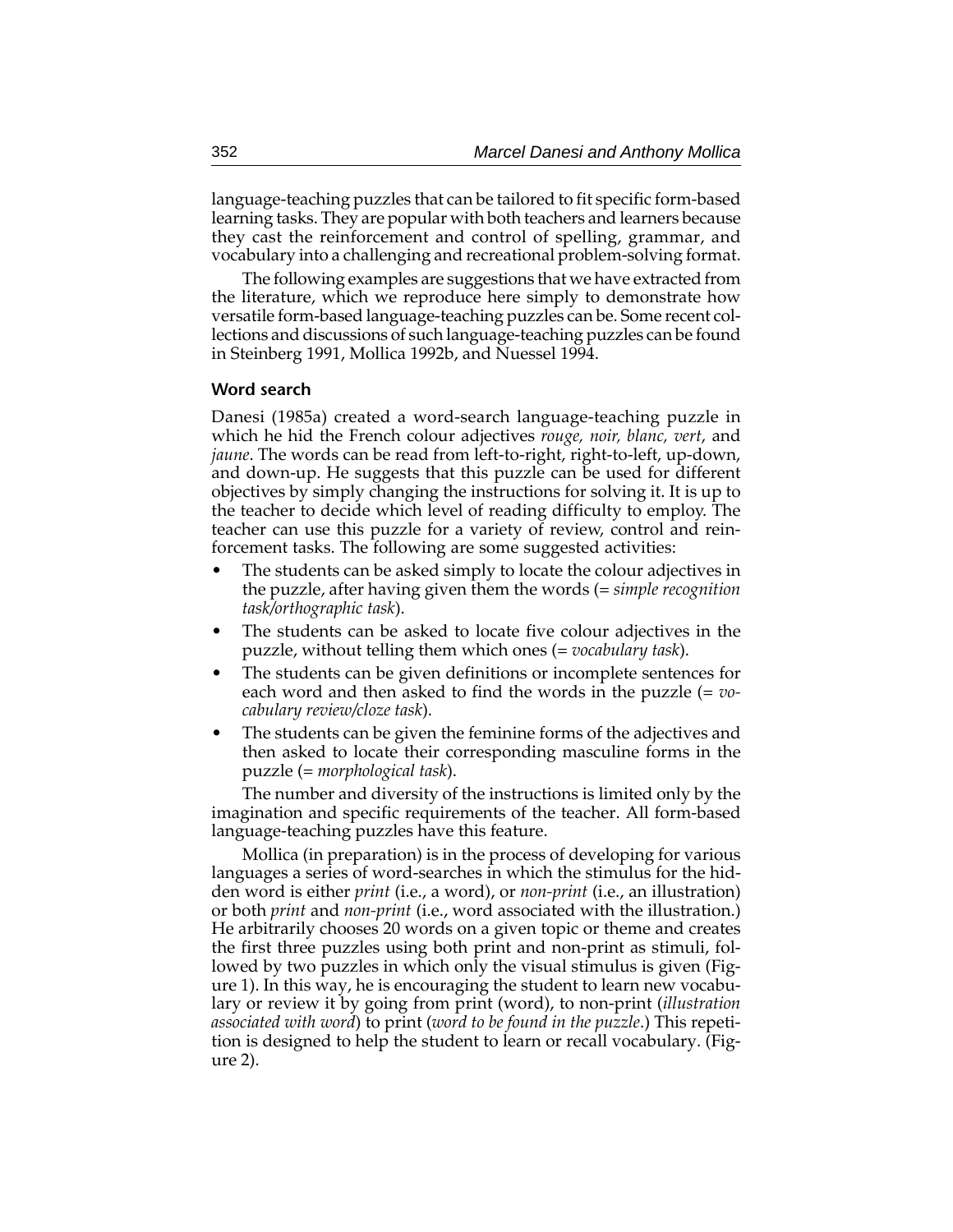

#### **Figure 1**

Mollica (1981b, 1982) has also created word-search puzzles in which the form reflects the theme or topic. Moreover, he suggests on "hiding" a message closely related to the theme or topic. The student solving the puzzle, therefore, cannot help but feel a sense of accomplishment in solving the puzzle but also in feeling satisfied in "finding" the related hidden message. Once all the words (*ange, berger, boules, cadeaux, cheminée, crèche, décorations, étable, étoile, gui, nuit, Père Noël, renne, sapin, vœux*) have been circled on the "Christmas tree", the hidden message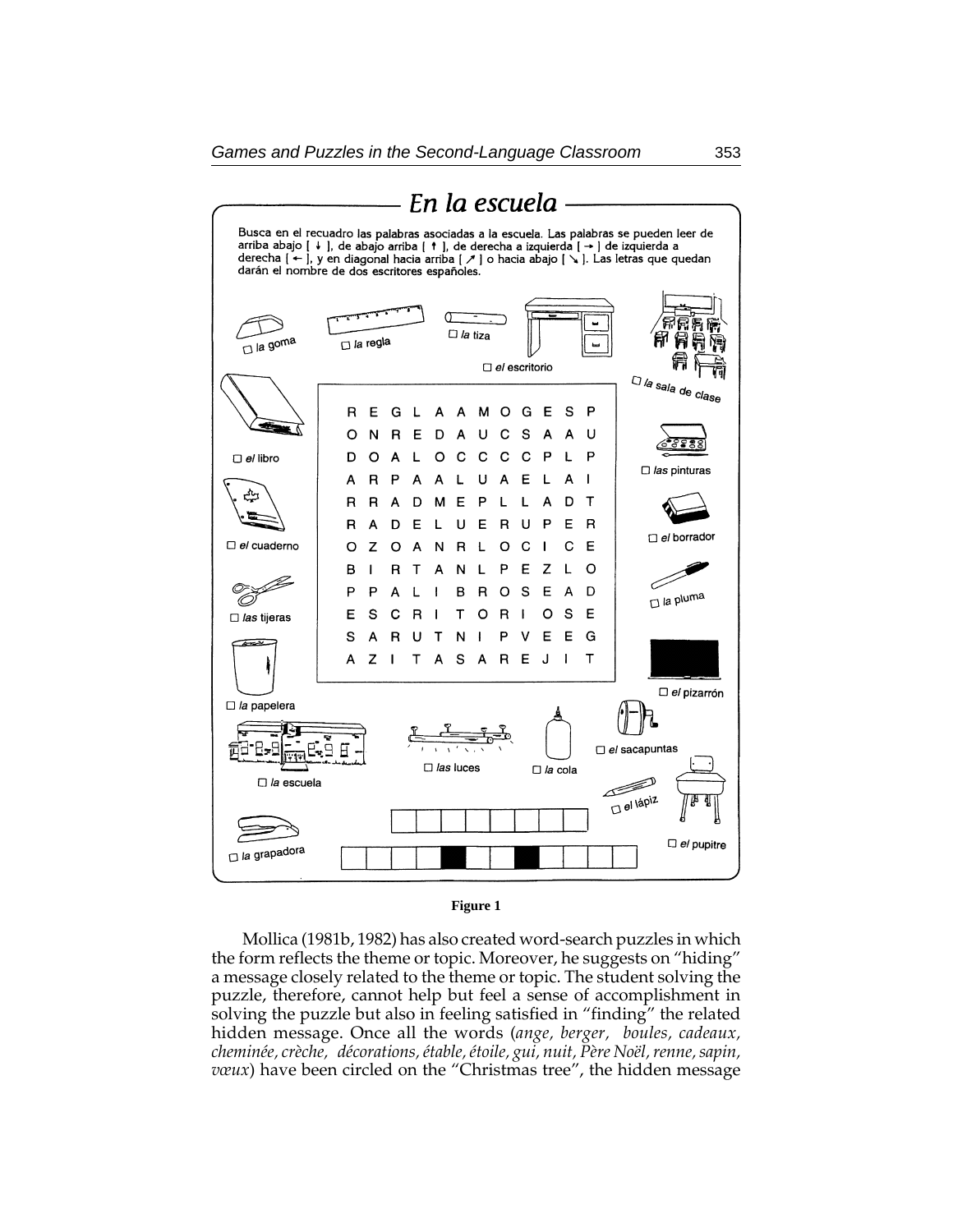# En route!

Trouve dans la grille les mots associés à l'auto. Les mots peuvent se lire horizontalement, verticalment, en diagonale, de droite à gauche, de gauche à droite, de haut en bas, ou de bas en haut. Transpose ensuite les lettres qui te restent pour finir la phrase ci-dessous.



On achète de l'essence à la.

Figure 2

A similar word-search puzzle can be created in the shape of a heart for St. Valentine's Day (Figure 4). Again, once all the words directly related with the theme are found (*aimer, amis, amitié, amour, baisers, cadeau, cartes, chocolats, coeur, embrasser, fête, fêter, filles, fleurs, garçons, gentil, joli, lettre, rose, sourire, Valentin*), a hidden proverb related to "love" will appear: "Deux choses ne peuvent pas se cacher : l'ivresse et l'amour."  $\binom{n}{r}$  There are two things that cannot be hidden: drunkenness and love.") Mollica 1981-1982).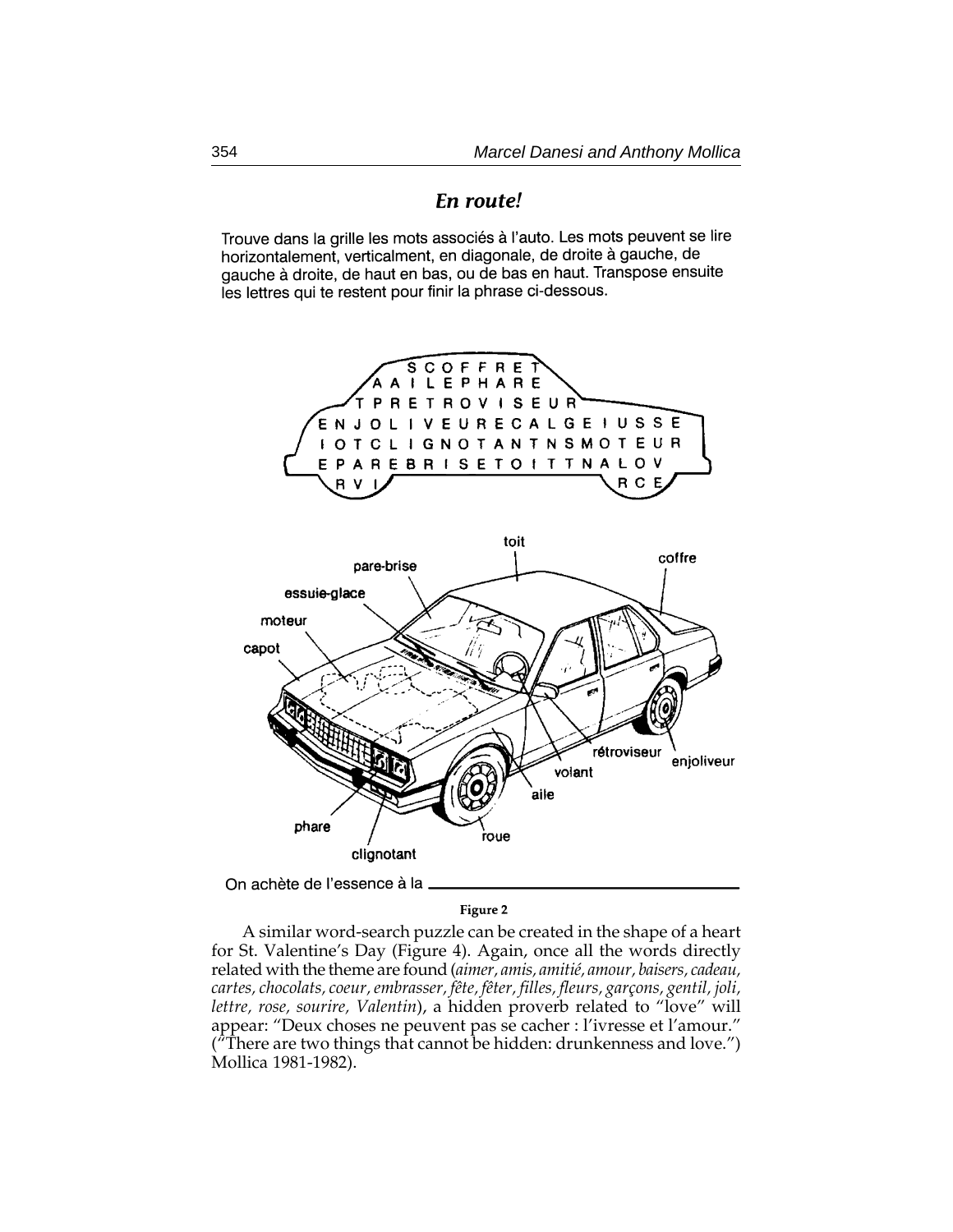|               | ange<br>berger<br>boules<br>cadeaux<br>cheminée<br>crèche<br>décorations<br>étable<br>étoile                                                                                                        |                            |                                      |                                                           |                                                     |                                                                               |                                                          |                                                                              | Ν<br>E                                                         | B<br>0<br>Ν<br>С      | B<br>0<br>U<br>L<br>Ε<br>S                                                    | Ρ<br>È<br>R<br>Ε                                         | S<br>A                                                                        |                                                         |                                                            |                                      |                            |
|---------------|-----------------------------------------------------------------------------------------------------------------------------------------------------------------------------------------------------|----------------------------|--------------------------------------|-----------------------------------------------------------|-----------------------------------------------------|-------------------------------------------------------------------------------|----------------------------------------------------------|------------------------------------------------------------------------------|----------------------------------------------------------------|-----------------------|-------------------------------------------------------------------------------|----------------------------------------------------------|-------------------------------------------------------------------------------|---------------------------------------------------------|------------------------------------------------------------|--------------------------------------|----------------------------|
|               | gui<br>nuit                                                                                                                                                                                         |                            |                                      |                                                           |                                                     |                                                                               |                                                          | Ε<br>U                                                                       | $\overline{\phantom{a}}$<br>V                                  | Η<br>Ε                | N<br>0                                                                        | Ν<br>0                                                   | P<br>$\overline{1}$                                                           | Τ<br>Н                                                  |                                                            |                                      |                            |
|               | Père Noël                                                                                                                                                                                           |                            |                                      |                                                           |                                                     |                                                                               | G                                                        | Œ                                                                            | L                                                              | M                     | $\overline{1}$                                                                | Ë                                                        | N                                                                             | R                                                       | Е                                                          |                                      |                            |
|               | rennes<br>sapin                                                                                                                                                                                     |                            |                                      |                                                           |                                                     |                                                                               | U                                                        | I                                                                            | U                                                              | $\mathbf{I}$          | Τ                                                                             | L                                                        | Ε                                                                             | R                                                       | Е                                                          |                                      |                            |
|               | vœux                                                                                                                                                                                                |                            |                                      |                                                           |                                                     | X.                                                                            | 0                                                        | Ε                                                                            | G                                                              | Ν                     | A                                                                             | G                                                        | U                                                                             | S                                                       | Ε                                                          | A                                    |                            |
|               |                                                                                                                                                                                                     |                            |                                      |                                                           |                                                     | Τ                                                                             | N                                                        | N                                                                            | É                                                              | É                     | R                                                                             | Ε                                                        | N                                                                             | N                                                       | Ε                                                          | S                                    |                            |
|               |                                                                                                                                                                                                     |                            |                                      |                                                           | É                                                   | Τ                                                                             | Α                                                        | B                                                                            | L                                                              | Ε                     | 0                                                                             | C                                                        | R                                                                             | È                                                       | C                                                          | H                                    | Е                          |
|               |                                                                                                                                                                                                     |                            |                                      |                                                           | Τ                                                   | I                                                                             | U                                                        | N                                                                            | B                                                              | Ε                     | С                                                                             | A                                                        | D                                                                             | Ε                                                       | A                                                          | U                                    | X                          |
|               |                                                                                                                                                                                                     |                            |                                      |                                                           |                                                     |                                                                               |                                                          |                                                                              |                                                                |                       | É                                                                             |                                                          |                                                                               |                                                         |                                                            |                                      |                            |
|               |                                                                                                                                                                                                     |                            |                                      |                                                           |                                                     |                                                                               | Figure 3                                                 |                                                                              |                                                                |                       | D                                                                             |                                                          |                                                                               |                                                         |                                                            |                                      |                            |
| ×.<br>×<br>×. | aimer<br>amis<br>amitié<br>amour<br>baisers<br>cadeau<br>cartes<br>chocolats<br>cœurs<br>embrasser<br>fête<br>fêter<br>filles<br>garçons<br>gentil<br>joli<br>lettre<br>rose<br>sourire<br>Valentin | Е<br>в<br>Е<br>A<br>E<br>G | Ν<br>S<br>Ρ<br>Α<br>M<br>Μ<br>L<br>A | D<br>C<br>I<br>Ε<br>E<br>$\mathbf I$<br>B<br>I<br>I<br>R, | С<br>Α<br>R<br>Τ<br>Ε<br>S<br>S<br>R<br>Т<br>Τ<br>Ç | Е<br>O<br>N<br>S<br>N<br>S<br>Ο<br>Ε<br>A<br>$\mathbf I$<br>$\mathsf{N}$<br>O | Н<br>Ε<br>R<br>N<br>Ε<br>R<br>U<br>R<br>S<br>É<br>E<br>N | Ε<br>U<br>T<br>С<br>L<br>C<br>R<br>$\mathbb S$<br>$\mathbb S$<br>U<br>G<br>S | $\mathsf R$<br>L<br>A<br>S<br>$\mathbf{I}$<br>$\mathsf R$<br>F | Е<br>Α<br>Ε<br>T<br>Ê | I<br>L<br>O<br>J<br>I<br>D<br>V<br>T<br>R<br>R<br>$\mathsf R$<br>$\mathsf{R}$ | O<br>S<br>F<br>Ρ<br>С<br>٧<br>Е<br>S<br>L<br>M<br>Ε<br>U | U<br>$\mathsf{C}$<br>Н<br>O<br>C<br>O<br>L<br>A<br>Τ<br>$\bigcirc$<br>$\circ$ | R<br>Ε<br>R<br>Τ<br>T<br>Ε<br>L<br>U<br>E<br>S A A<br>M | Х<br>$\circ$<br>Ε<br>U<br>$\mathsf{R}$<br>Ε<br>M<br>I<br>Α | S<br>S<br>٧<br>A<br>Н<br>R<br>Ε<br>Е | S<br>E<br>L<br>L<br>I<br>F |

**Figure 4**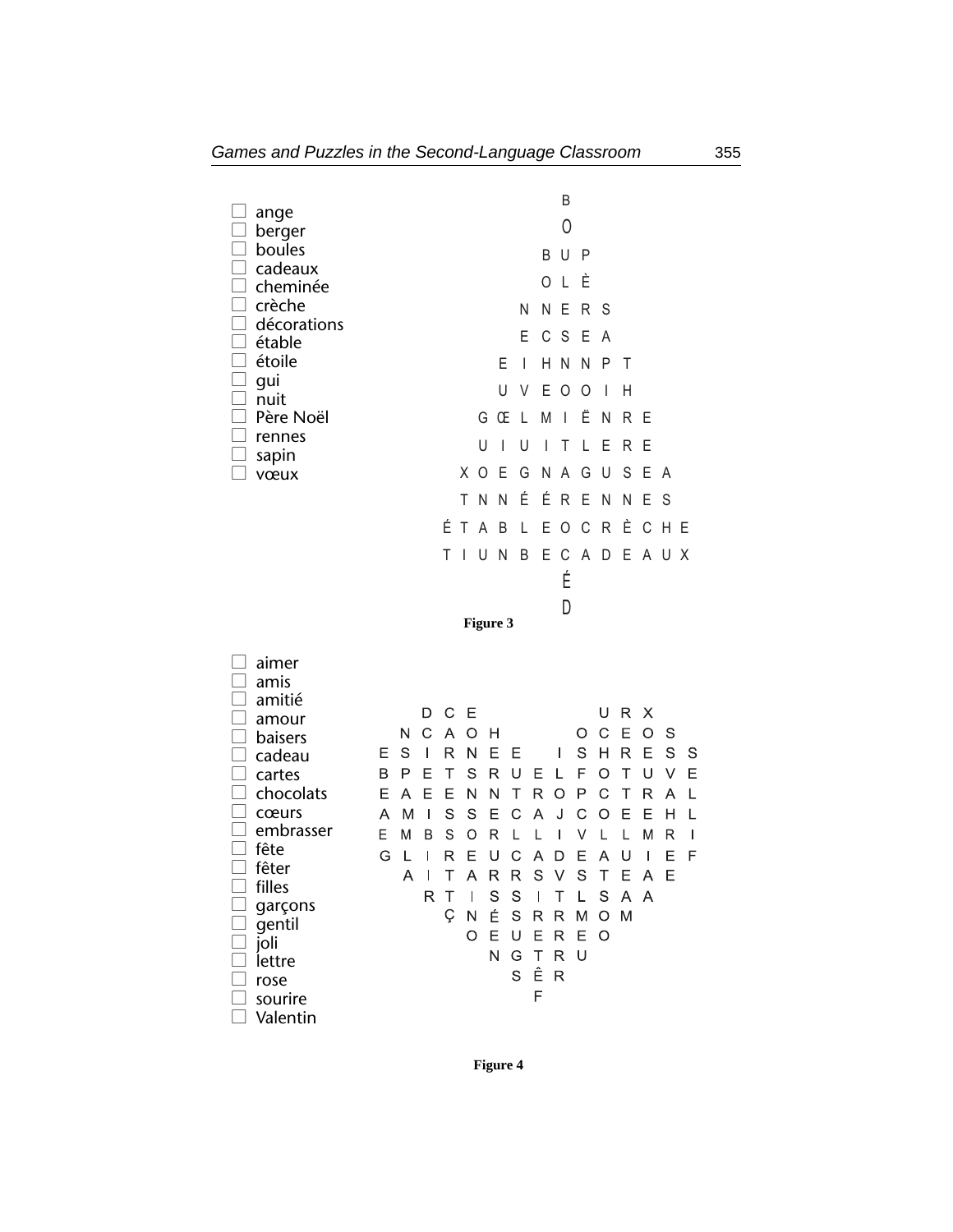

**Figure 5**

revealed will spell out "Bonne et heureuse année." (Figure 3).

Hidden messages may also be used to provide cultural, linguistic, historical or geographical information (Mollica 1992c). Teachers may decide to "hide" some of the *chefs-lieux* of France (*Ajaccio, Amie, Châolonsur-Marne, Clermont-Ferrand, Dijon, Lille, Limoges, Lyon, Marseilles, Metz, Montpellier, Nantes, Orléans, Paris, Poitiers, Rennes, Rouen, Strasbourg, Toulouse*) in the shape of the country itself (Figure 5).

But the hidden words may not necessarily always be thematic in nature. Teachers might wish to select words which are merely associated with the topic or theme. In the following word-search puzzle, (Figure 6), Mollica (1992c) includes names of rivers, mountains, cities, composers, writers, wines, as well as lexical items relating to capital "C" culture and lower case "c" culture. (*Adige, Alitalia, Alpi, Arno, arte, Bari, Barolo, Capri, Dante, Elba, esploratori, espresso, Etna, Fiat, Ionio, musicista, Papa, pecorino, Pisa. Po, poeta, repubblica, Roma, scrittori, stivale, tenori, Tevere, Torino, Verdi*). Once all the words have been found, students will realize that the hidden message will inform them that "Dante è il padre della lingua italiana."

#### **Crossword Puzzles**

When Arthur Wynne published the first crossword puzzle in the puz-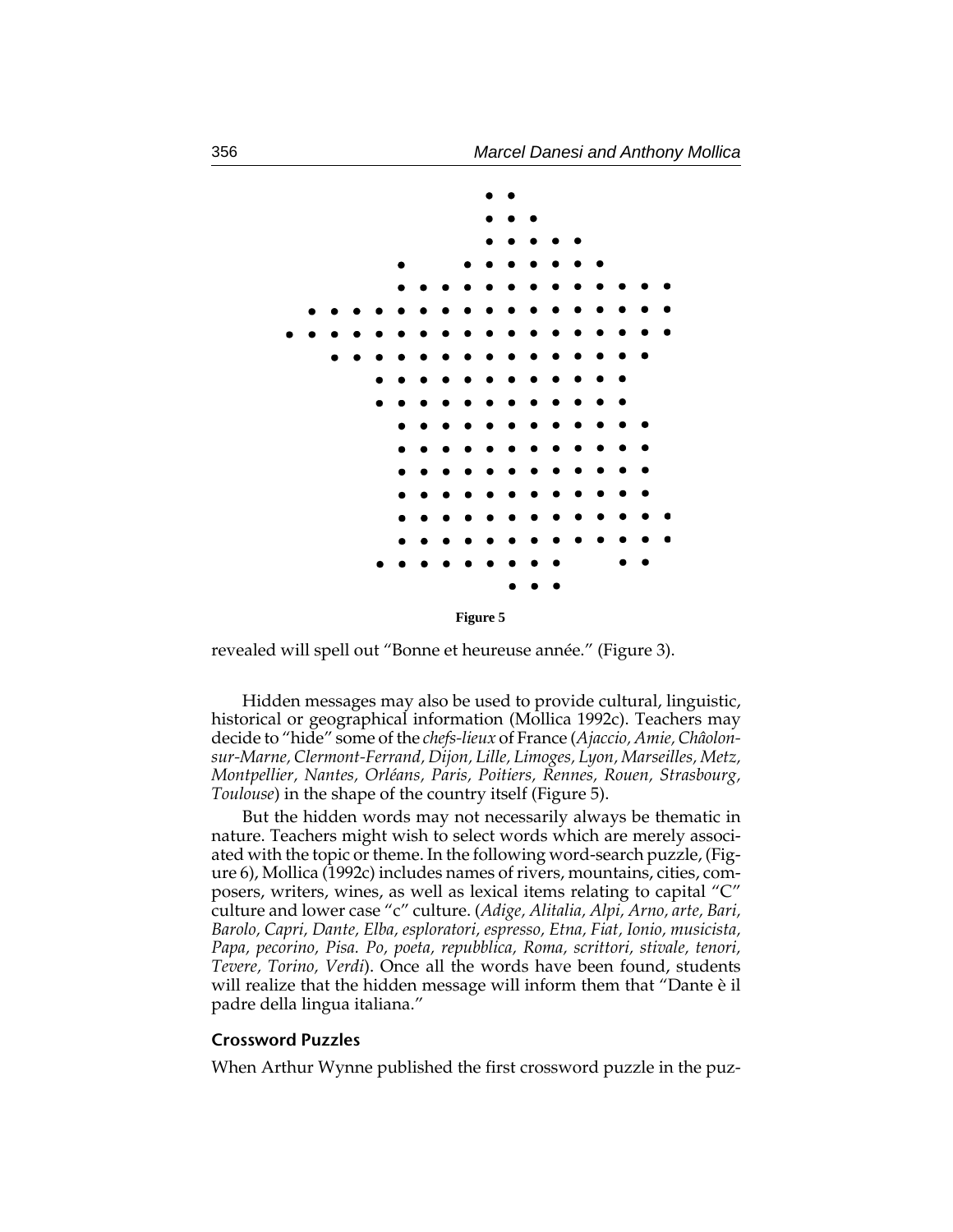

zle pages of Sunday's New York *World* on December 21, 1913, he probably did not realize the instant success the puzzle was to enjoy. The biggest puzzle craze that America had ever set in motion. Roger Millington 1977: 24,25) describes the situation anecdotally. The following are some examples:

Engaged couples announced their good news by composing appropriate crosswords and sticking them in the local paper. The Rev. George McElveen, a Baptist pastor of Pittsburgh, was the first of many preachers to use the crossword puzzle to attract bigger congregations. He announced that a large blackboard would be placed in front of his pulpit. On it was an original puzzle and the audience was required to solve it before he would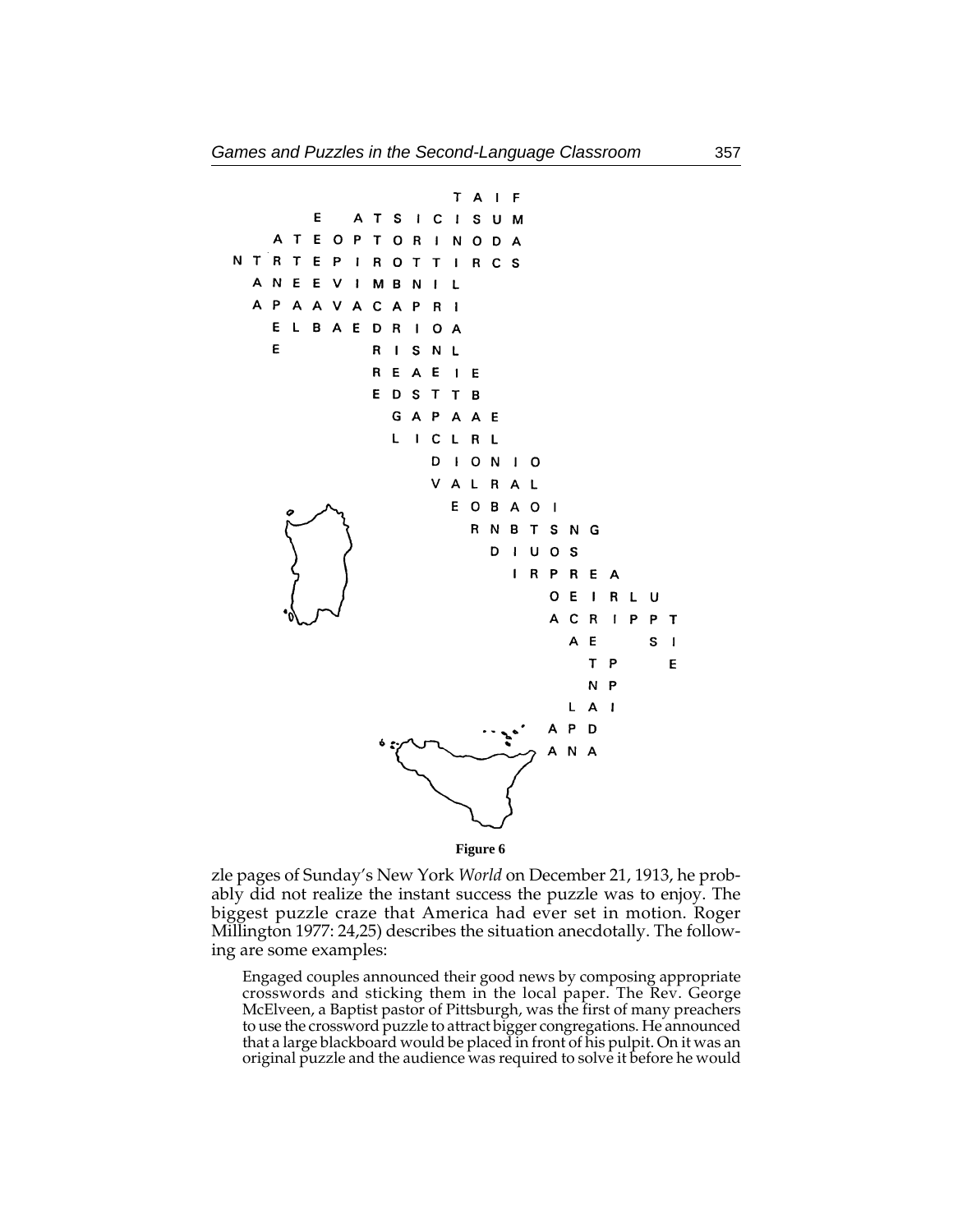begin his sermon. The solved puzzle, needless to say, proved to be the text for his sermon. In Atlantic City, crosswords were distributed in church to stir interest in a current missionary campaign in China and Persia. Churchgoers were requested, however, not to solve the puzzles during the service […]

In December 1924, unaware the craze was shortly to achieve similar magnitudes in Britain, *The Times* took pity on America. In an articles headed AN ENSLAVED AMERICA, it noted that "All America has succumbed to the crossword puzzle." Guessing inaccurately, it continued: "The cross-word puzzle is by no means a new thing; in all likelihood it was known as long as the Civil War." *The Times* felt that the crossword was "a menace because it is making devastating inroads on working hours of every rank of society." How devastating? Well, according to their New York correspondent, five million hours daily of American people's time – most of them nominally working hours – were used in unprofitable trifling.

A great deal has been written on the crossword puzzle in the language class using the printed word as a stimulus (Mollica, 2007). In his classic study of this puzzeological technique, Dino Bressan (1970), for example, likes the crossword puzzle for the obvious contribution it can make from a linguistic point of view. "A carefully graded selection of crosswords in order of complexity," maintains Bressan, "will contribute to the acquisition of new words and phrases as well as the consolidation of previous knowledge through repetition." Bressan classifies direct-definition clues into nine different headings:

- 1. *Generic.* Clue: Prénom. Answer: Ils
- 2. *Synonymic*. Clue: Tout naturel. Answer: Inné
- 3. *Antonymic*. Clue: Pas fictif. Answer: Réel
- 4. *Allusive*. Clue: Échappe au rêveur. Answer: Réalité.
- 5. *Allusive-negatory*. Clue: Bien de gens ne connaissent que sa marge. Answer: Loi.
- 6. *Definitory*. Clue: Dont rien ne vient troubler la quiétude. Answer: Sereine.
- 7. *Descriptive*. Clue: Recueillent des malheureux. Answer: Asiles.
- 8. *Punny*. Clue: Il avait vraiment la bosse du théâtre! Answer: Polichinelle.
- 9. "*In*" *clue*. Clue: Lettres d'amour. Answer: Am.

David E. Wolfe (1972) acknowledges Bressan's worthwhile contribution and offers a number of examples "as perhaps more realizable in the language class, assuming that the crossword puzzle is teacher-prepared and is based on material previously studied by the student." One of the examples Wolfe suggests is the picture clue. "Any concrete noun which the teacher can draw, "declares Wolfe, "is appropriate as a clue, assuming the noun has been taught."

Mollica (1987, 1988a,1988b, 1991a, 1991b, 1992a), for example, has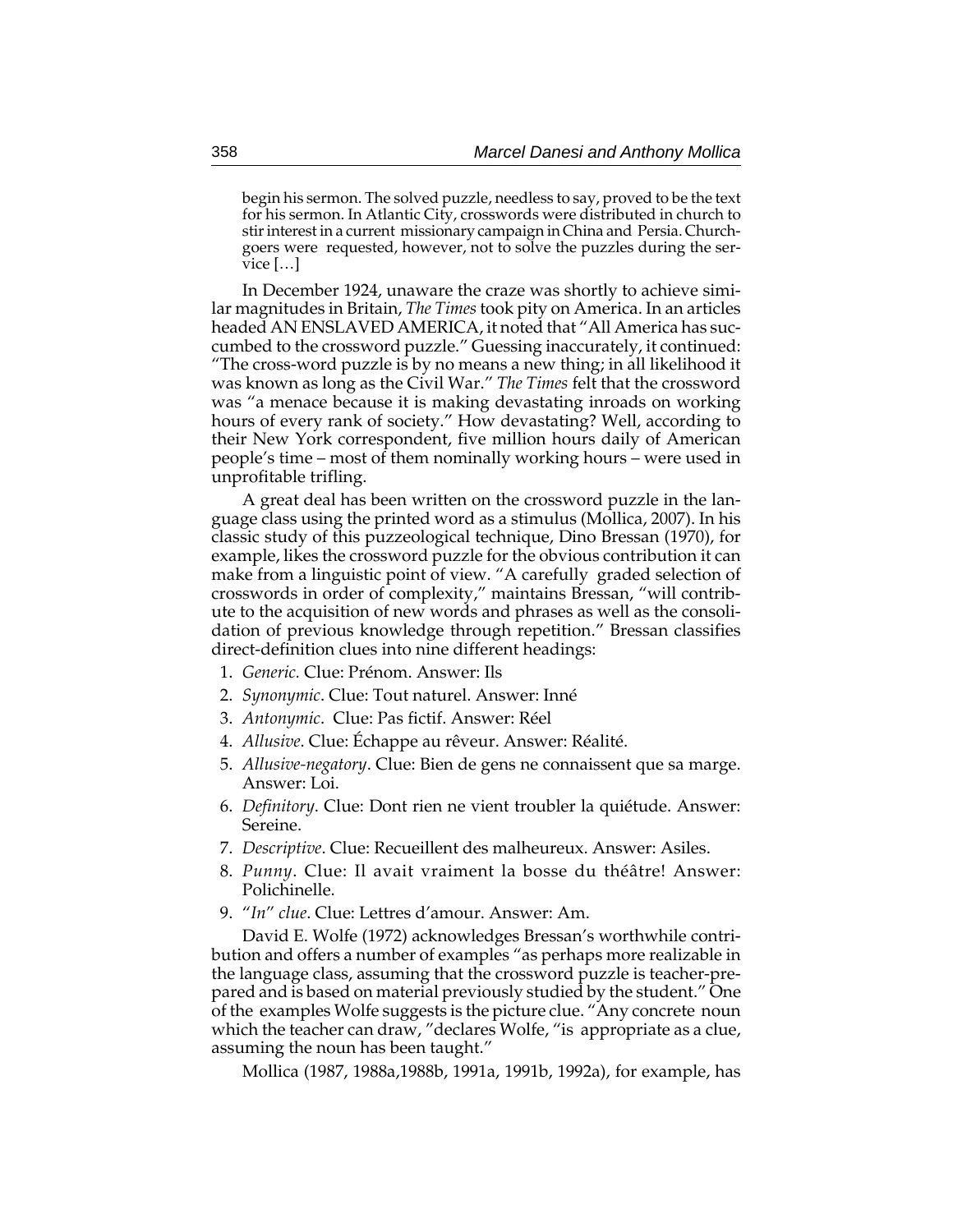published in various languages a series of line master puzzles based on everyday vocabulary themes. These puzzles are designed to test students have mastered the vocabulary and, at the same time, provide hours of fun in or outside the classroom scene. He presents four sets of puzzles, A,B,C,D, for each theme and arbitrarily chooses twenty words for each one. Each set builds upon the previous one, reviewing the words studied and then by adding new related vocabulary words to each puzzle. The final set, D, contains all 20 illustrated words without the printed words. The following is an example for the reinforcement and control of clothing vocabulary in English (Figure 7).

As it stands this language-teaching puzzle constitutes an elementary type of exercise, whereby the beginning student will simply associate each word with its visualizable referent and then write it into the crossword arrangement. More difficult uses of this puzzle can be envisioned as follows:



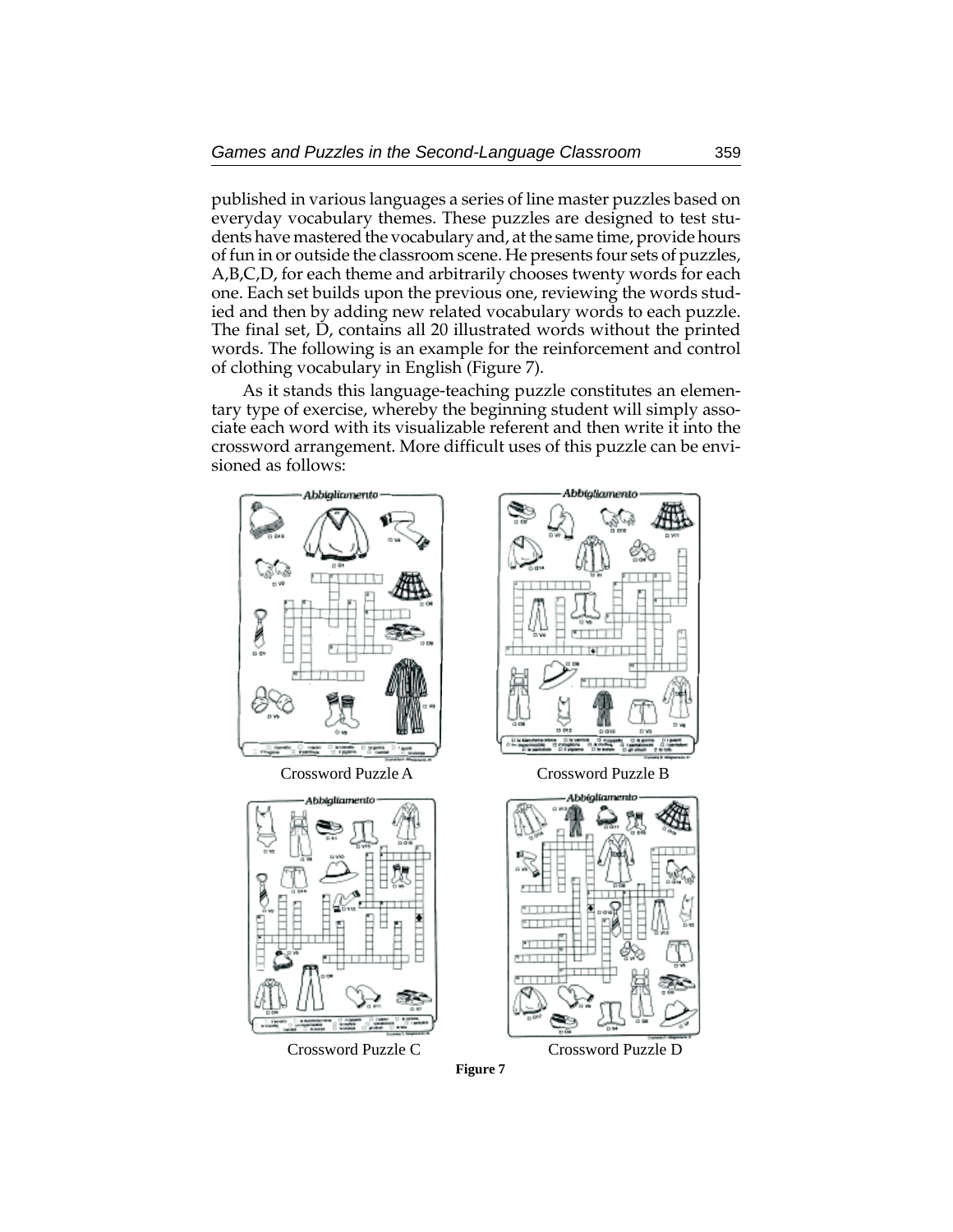- 1. the words can be removed from the puzzle;
- 2. the visual referents can be replaced by definitions, synonyms, antonyms, etc.;
- 3. a story containing the vocabulary can be written and the student asked to select the items that fit into the crossword arrangement; and so on.

# **Anagrams**

The followings anagram that can be used for word recognition and spelling in Italian (Danesi 1988: 152). In this case the words to be unscrambled give common first-conjugation verbs in Italian:

*Anagrammando le lettere seguenti, trovare dieci verbi*.

1. *g e r l e g e* (*leggere*) 2. *a l p r a r e (parlare*) 3. *a r m i p r a r* (*imparare*) 4. *g a r a n i m e* (*mangiare*) 5. *etc*.

# **Cryptograms**

A cryptogram, such as the following, can be used for obvious word-recognition, syntactic, morphological, and discourse expectancy reinforcement and control in French (Danesi 1985a: 27). The hidden message, "L'amour est une grande illusion" translates, *Love is a great illusion*.

| $\cdot$ M U |  |  |                                                               |  |  |  |  |  |  |
|-------------|--|--|---------------------------------------------------------------|--|--|--|--|--|--|
|             |  |  |                                                               |  |  |  |  |  |  |
|             |  |  | 1 2 3 4 5 6 7 8 9 5 10 7 11 6 2 101 2 7 1 3 1 1 5 8 1 3 4 1 0 |  |  |  |  |  |  |

## **Tic-tac-toe**

A tic-tac-toe puzzle in German that has an obvious lexico-semantic focus, by which the student is expected to find three words in a line that have something in common, is the following one (Danesi 1985a: 23). The answer is three types of fruits: *Apfel*, *Brine* and *Pfirsich*.

|       |             |          | cuadernos     |
|-------|-------------|----------|---------------|
| Apfel | Brine       | Pfirsich |               |
| Blume | Land        | Baum     | cuaderno<br>p |
|       | Hand   Kopf | Buch     |               |
|       |             |          |               |

# **Word Circle**

A word-circle puzzle in Spanish, can be used to test the plural formation of nouns (Danesi 1985a: 25).

pluma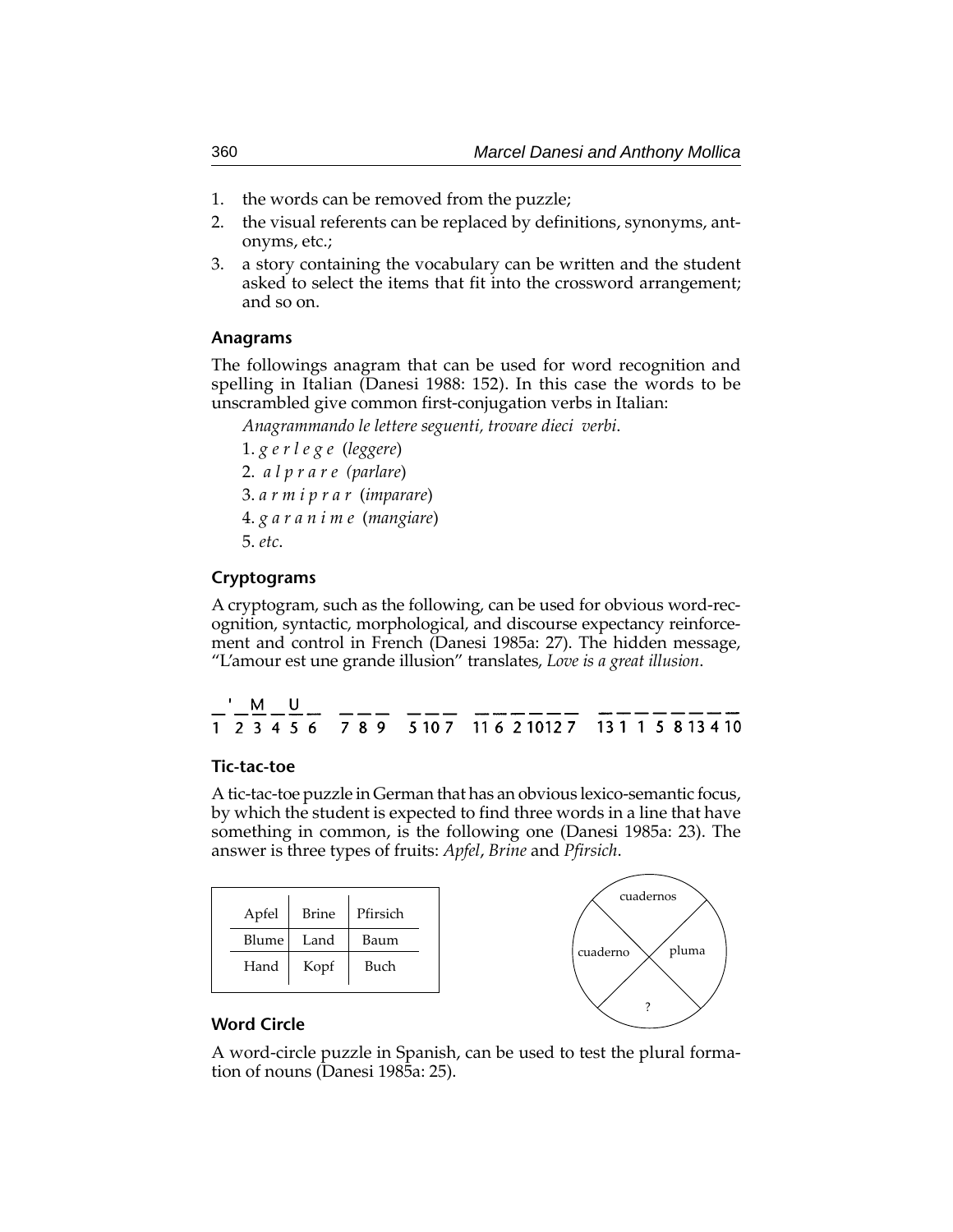#### **Mazes**

Mazes are also useful for both oral or writing (i.e., copying) activities. The task is to visit all the French relatives only once, using the arrows as point of departure and point of return. As the student "visits" the relatives, each name can be either spoken or written out depending on the skill the teacher wishes to emphasize. Several answers are possible, thus providing variety to the activity.



## **Meaning-Based Language-Teaching Puzzles**

Language-teaching puzzles which focus the learner's attention on meaning are especially useful at intermediate and advanced levels. Riddles, sequences, logical deductions, and the like all allow the learner to employ the abstract language schemas of the target language fruitfully within the specific meaning domains outlined by the solution path of the puzzle.

#### **Logical Puzzles**

This type of puzzle provides factual infromation from which students draw a solution by logical thinking. These puzzles demand no technical mathematical knowledge, but "call for clear thinking and an ability to establish the logical relationships which the data presented imply." (Phillips, 1961: 2). Wylie best describes the method of obtaining a solution for such puzzles:

By drawing clonclusions from it, and examining their consistency within the total framework of the problem, the answer is ultimately wrested from the seemingly incoherent information initially provided.

Consider as one example the following puzzle. Teachers may want to adapt this according to their teaching topics. The "professions" may be changed into "nationalities", into "food preferences," and so on.

*MM. Martin, Blanchet et LeBlanc travaillent dans le même édifice. Ils sont banquier, avocat et bijoutier mais pas nécessairement dans cet ordre. Le bijoutier*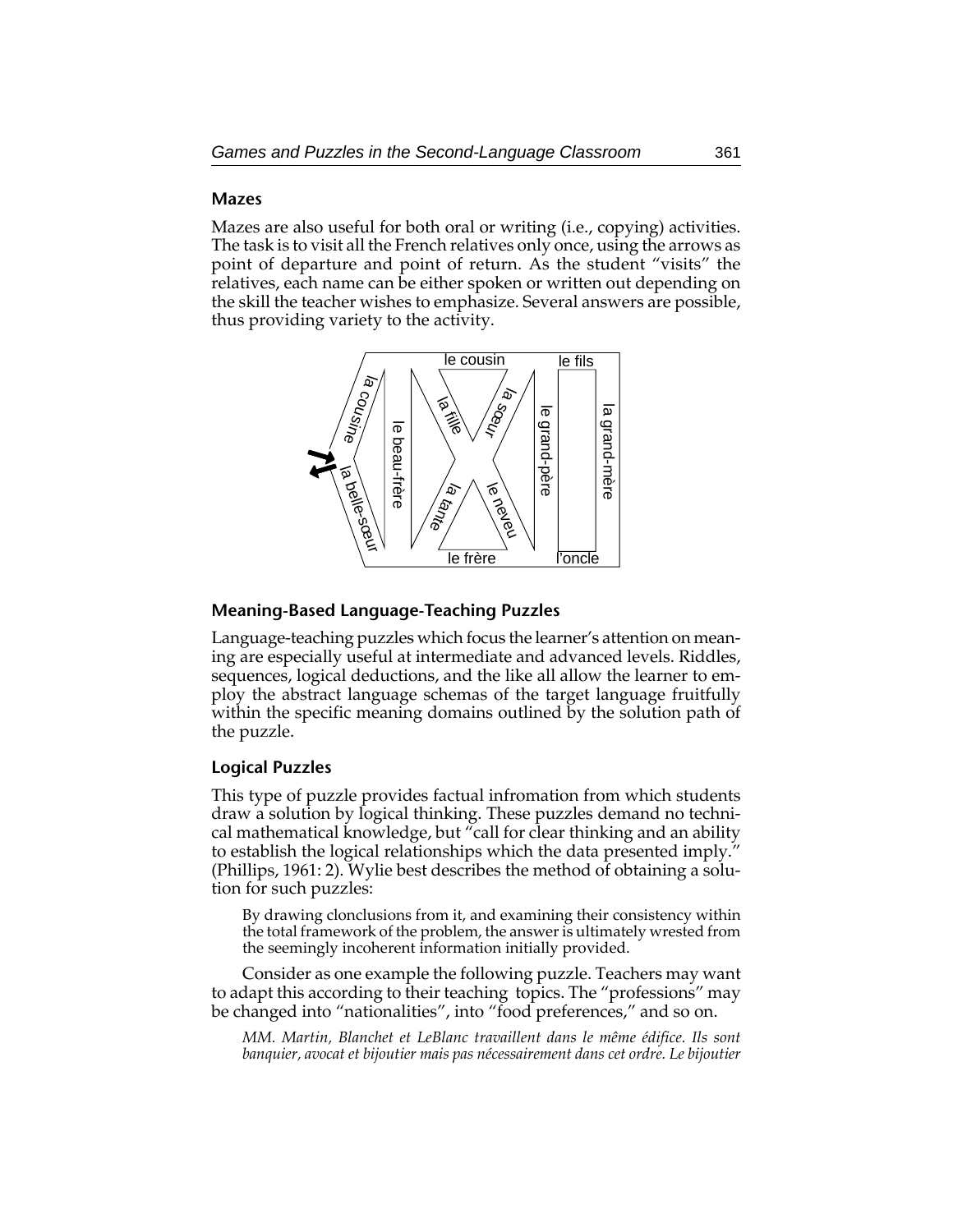*qui est l'ami de M. Blanchet est le plus jeune des trois. M. LeBlanc est plus âgé que l'avocat. Essayez ed deviner leur métier ou profession.* (Mollica, 1976: 26).

In solving this problem, Danesi (1985) suggests a table in order to keep track of the possibilities. He suggests that an X be placed in the box of the item to be eliminated; if we conclude the opposite, he suggests an O. The table for the above puzzle will be as follows:

|             | banquier | avocat | bijoutier |
|-------------|----------|--------|-----------|
| M. Martin   |          |        |           |
| M. Blanchet |          |        |           |
| M. LeBlanc  |          |        |           |

The third sentence leads us to conclude that M. Blanchet is not the jeweller. We can, therefore, put an  $X$  in the appropriate cell in the array to eliminate M. Blanchet:

|             | banquier | avocat | bijoutier |
|-------------|----------|--------|-----------|
| M. Martin   |          |        |           |
| M. Blanchet |          |        |           |
| M. LeBlanc  |          |        |           |

The fourth sentence allows us to conclude that M. LeBlanc is not the lawyer:

|             | banquier | avocat | bijoutier |
|-------------|----------|--------|-----------|
| M. Martin   |          |        |           |
| M. Blanchet |          |        |           |
| M. LeBlanc  |          |        |           |

Sentences three and four also allow us to deduce that M. LeBlanc is not the ajeweller. This is because the jeweller is the youngest of the three, while M. LeBlanc is at least older than the lawyer:

|             | banquier | avocat | bijoutier |
|-------------|----------|--------|-----------|
| M. Martin   |          |        |           |
| M. Blanchet |          |        |           |
| M. LeBlanc  |          |        |           |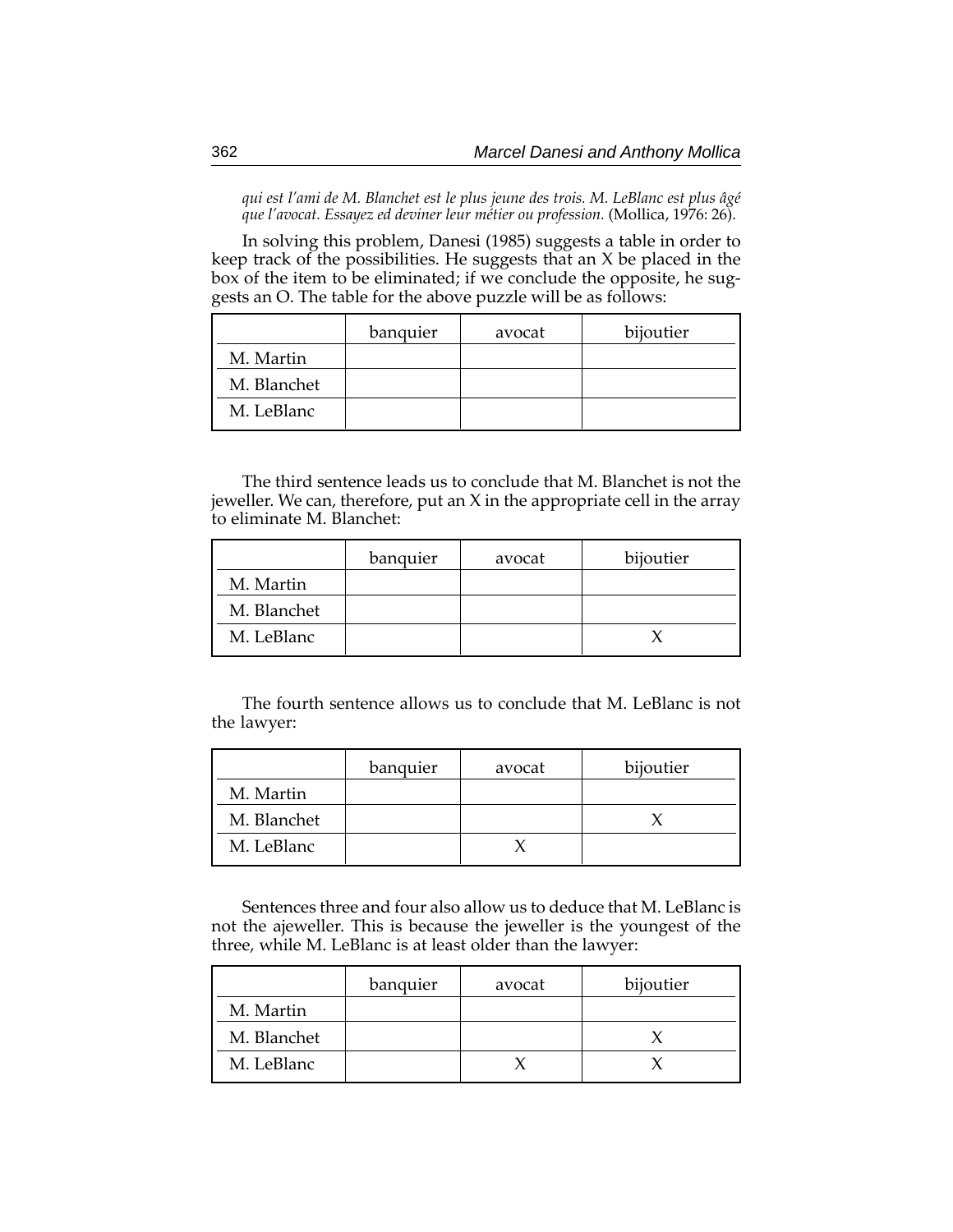A look at the table makes it clear that M. LeBlanc is the banker. We note this by putting an O in the appropriate cell and eliminating the banker possibility for the other two:

|             | banquier | avocat | bijoutier |
|-------------|----------|--------|-----------|
| M. Martin   |          |        |           |
| M. Blanchet |          |        |           |
| M. LeBlanc  |          |        |           |

We now see that M. Blanchet is the lawyer and M. Martin is the jeweller. As a result of our careful reading the final table will look like this:

|             | banquier | avocat | bijoutier |
|-------------|----------|--------|-----------|
| M. Martin   |          |        |           |
| M. Blanchet |          |        |           |
| M. LeBlanc  |          |        |           |

Tables may become more complex with some more difficult problems involving more than three items or people.

Consider, as an example, the following logical deduction puzzle in Italian (Mollica 1992: 110).

*Il giovane Marco Ferrara ha invitato a cena Carlo Rossi, Mario Bruni, Paolo Moretti e Gianni Martino. Purtroppo non ricorda quale professione esercitano (avvocato, architetto, chirurgo, ingegnere). Sa che…*

- 1. *Mario Bruni è più anziano dell'avvocato e dell'ingegnere*.
- 2. *Il chirurgo cena sempre da solo*.
- 3. *Mario Moretti cena spesso con Gianni Martino*.
- 4. *Il più anziano è anche il più ricco*.
- 5. *Carlo Rossi cena spesso in compagnia dell'avvocato e dell'ingegnere*.
- 6. *Gianni Martino è più anziano dell'avvocato e dell'ingegnere*.
- 7. *A Mario Bruni non piacciono le attività sportive*. *Sapresti dirgli quale professione esercitano questi quattro signori*?

The following table will be very useful in solving the problem.

|        | avvocato | ingegnere | chirurgo | architetto |
|--------|----------|-----------|----------|------------|
| Mario  |          |           |          |            |
| Paolo  |          |           |          |            |
| Gianni |          |           |          |            |
| Carlo  |          |           |          |            |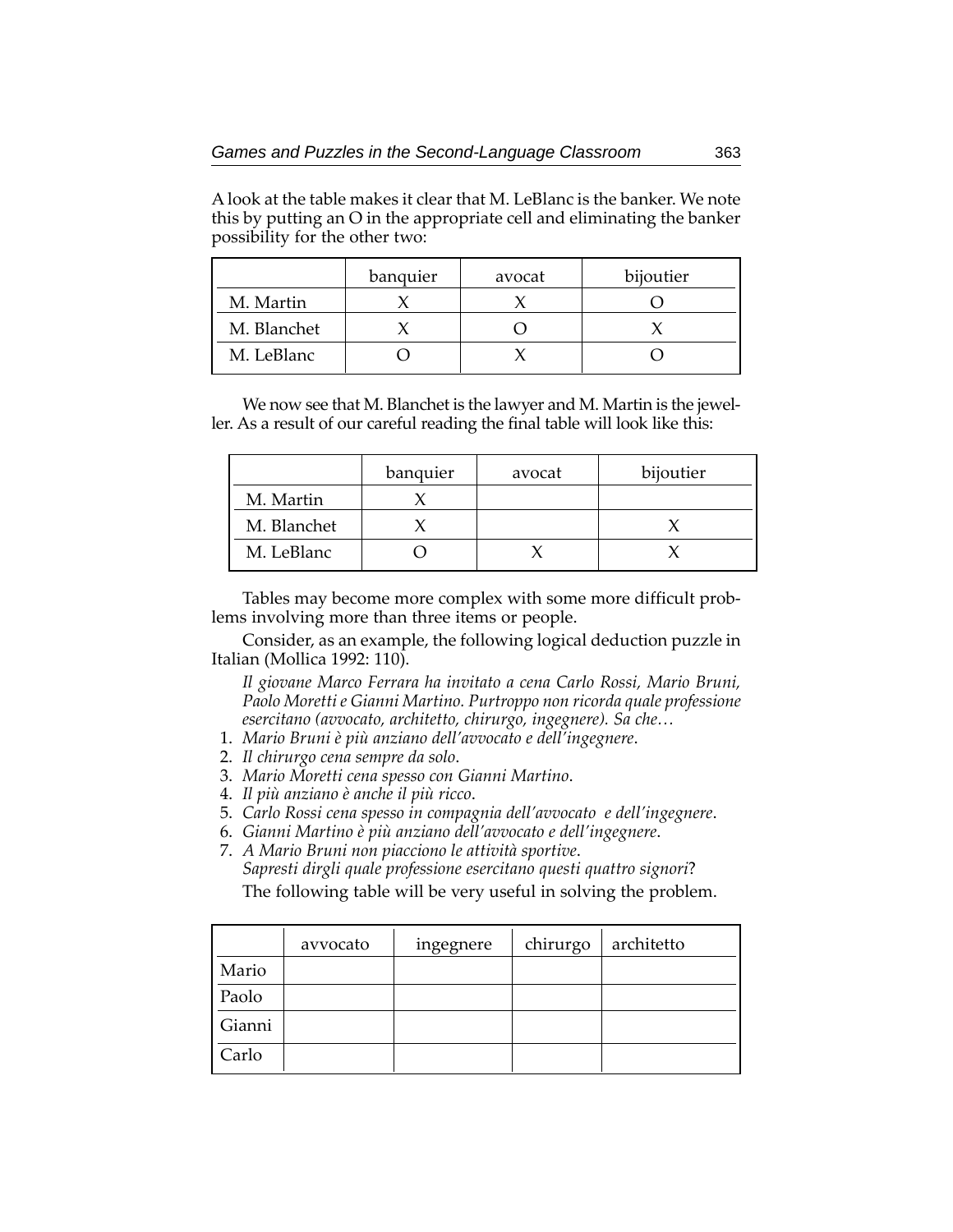A table (similar to the one for the previous puzzle) can be set up to help the student keep track of the possibilities, alternatives, etc. An X in a cell indicates an elimination, and an O a finding.

It is not necessary to go into the details of the simple solution to this puzzle here. The reader will be able to figure out the answer with little difficulty. The important features to note here about the solution can be summarized in point form as follows:

These language-teaching puzzles allow the learner to become cognitively involved in the problem space created by the puzzle.

The learner must decipher the meaning of the language-teaching puzzle, making limited changes but creative ones to the components of its problem space.

By reflecting on the whole problem-solving event in conceptual and verbal ways, the learner assimilates the meaning-to-form relations that are inherent in the puzzle.

A few more examples will suffice to show the features that such puzzles embody.

#### **Legal Cases**

In a legal case such as the following French one (Mollica 1992b: 124- 125), the student has to verbalize a plausible solution:

*Si vous étiez le juge…*

*En écoutant le testament de feu M. Henri Marchand, Georges est très content d'apprendre qu'il va hériter du portefueill de son oncle. En recevant et en examinant le porte-feuille, il y trouve dix billets de cent dollars. Son cousin, jaloux, exige qu'il partage la somme avec lui. Georges soutient que son oncle lui a laissé à lui le portefeuille et, par conséquent, tout ce qu'il contient. Ce cas finit au tribunal.*

*Si vous étiez le juge, diviseriez-vous l'argent parmi le deux cousins ou donneriez-vous la somme entière à Georges?*

*(Choisissez parmi vous deux avocats: un qui plaidera la cause de Georges, l'autre qui représentera son cousin.)*

# **Sequencing**

In the following sequencing problem in French (Mollica 1992b: 126), students are told that two anecdotes are out of sequence:

*Un mauvais écrivain et un agent de police.*

- *1. Arrivé à "Conclusion du test d'haleine", il inscrit consciencieusement:*
- *2. Un mauvais écrivain confie à un ami:*
- *3. Puis l'agent rédige son rapport.*
- *4. Tiens! Il sait déjà lire!*
- *5. Un agent de police arrête un automobiliste en état d'ébriété et le conduit au poste de police.*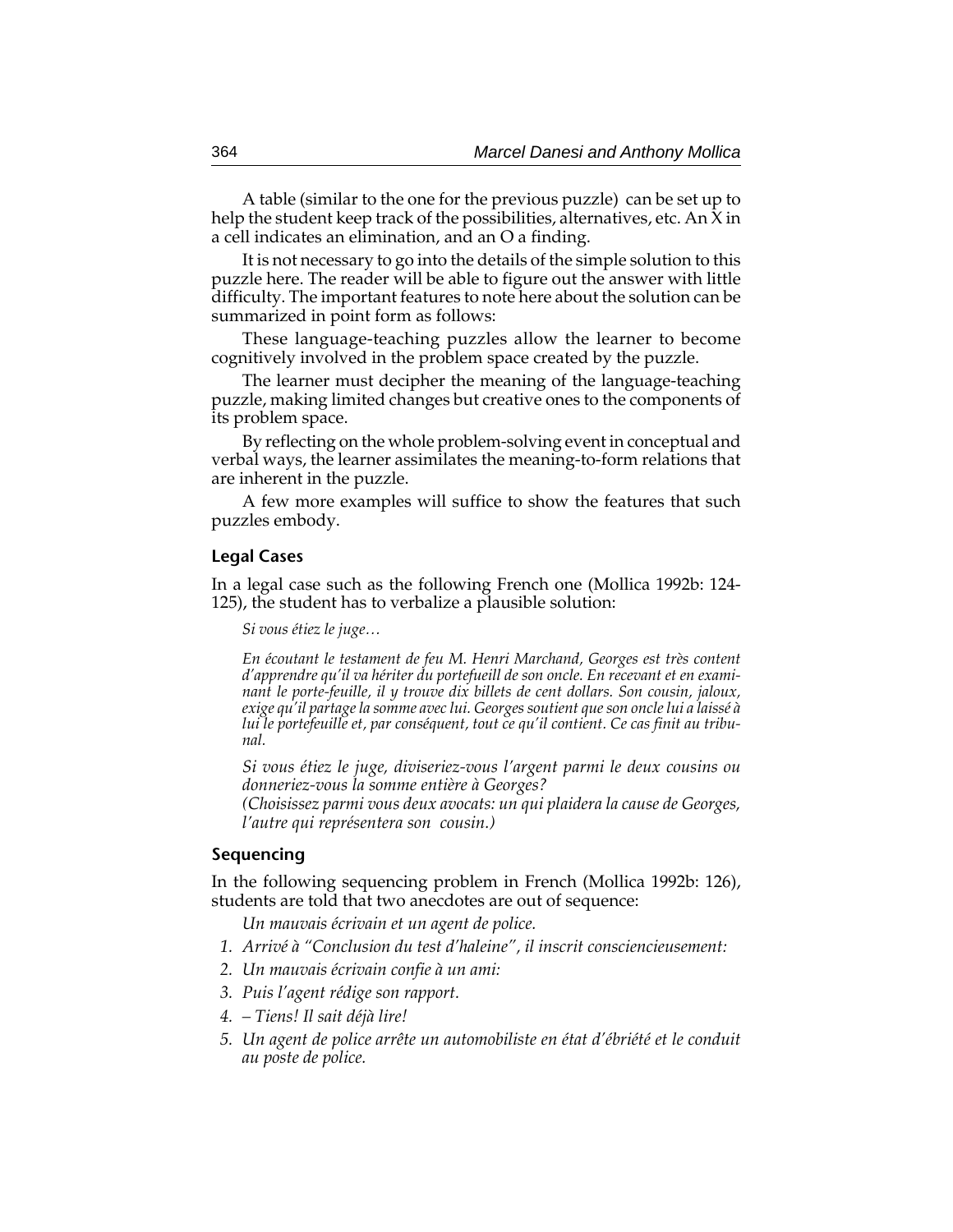- *6. Quelle catastrophe! Mon fils de quatre ans a jeté au feu mon manuscrit.*
- *7. "Saint Émilion 1953."*
- *8. On lui fait passer tous les tests, y inclus un examen à l'alcotest.*

(Answers: *Anecdote* 1: 5,8,3,1,7; *Anecdote* 2: 2,6,4.)

More examples and discussions of meaning-based language-teaching puzzles can be found in Wright, Betteridge, and Buckby 1979, Maley and Grellet 1981, McKay 1985, Danesi 1985a and Mollica 1992b.

## **Communication-Based Language-Teaching Games**

The literature on this type of language-teaching game is quite extensive, but the reader can consult Schultz and Fisher (1988) for a good comprehensive typology. The general definition of a language- teaching game is a problem-solving game that involves more than one learner. So, it unfolds in terms of a group-based, interactive format that focuses on language use and meaning negotiation. Games like *Charades, What's My Line*? and others (including board and card games), that create contexts in which the language is used in discourse-appropriate ways, constitute communication-based language-teaching games. Here are some examples that are self-explanatory.

## **Charades**

Danesi (1985a: 45) proposes the following activity for charades:

#### **Rules/Procedures:**

The class can be divided into two teams once again, and the object is to guess a word or expression that a member of each team must act out in pantomime. Team members are allowed to ask questions and make statements in the target language. The words or expressions are prepared in advance by the teacher and put into a box from which each team draws. The team taking the least time overall to guess the answer wins.

#### **Instructional Objectives/Types of Communication Skills:**

By tying the words and expressions to some theme or unit, the primary objective of this game is to review vocabulary. However, since it requires the students to participate verbally in finding a solution, it also encourages the use of the language in an autonomous and meaningful way.

#### **Family Feud**

Danesi (1985a: 48) suggests that even the ever popular TV show "Family Feud" can be a source for communication-based language-teaching games.

#### **Rules/Procedures:**

The teacher should survey a group of students on a series of gen-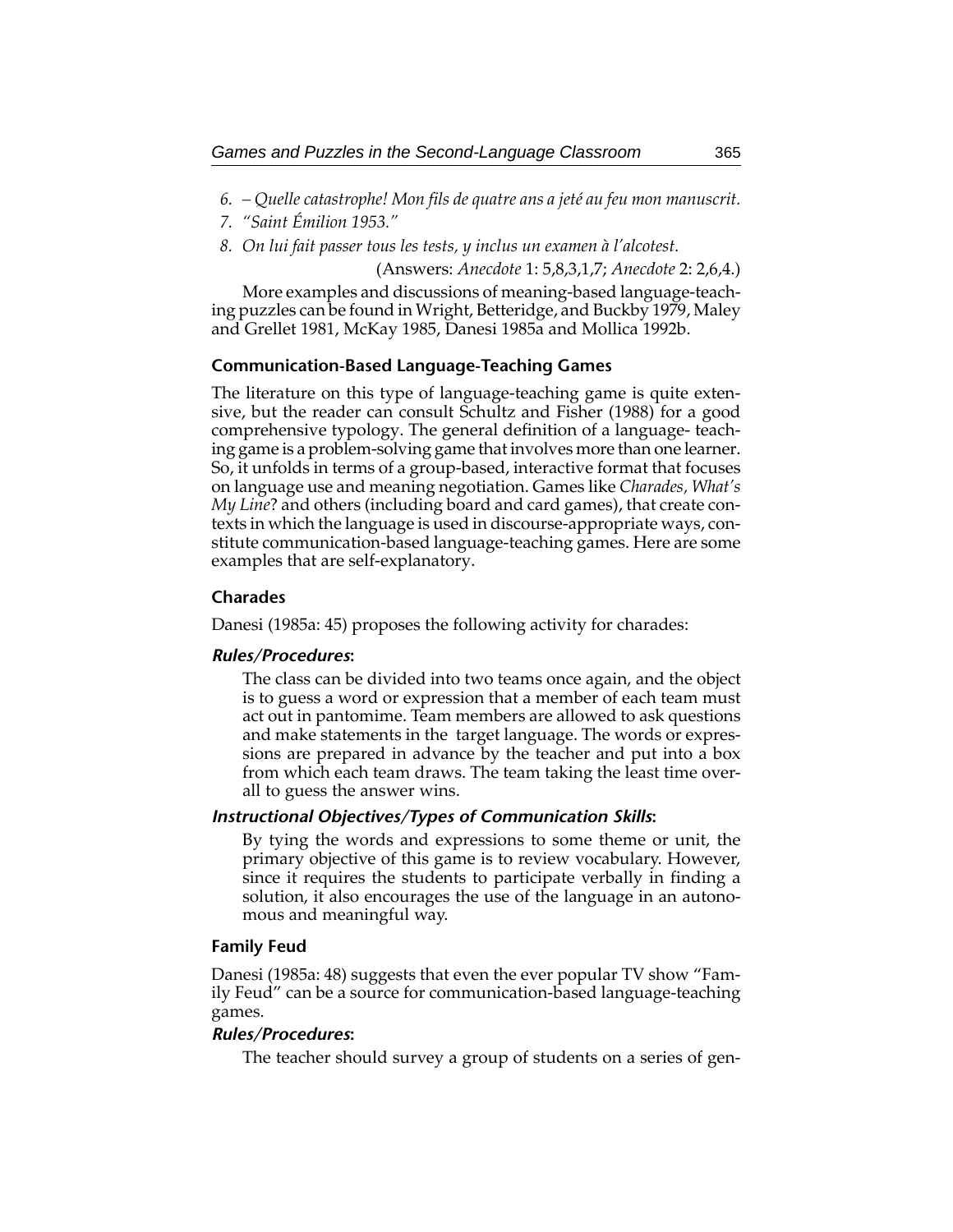eral questions (your favourite colour, make of car, type of food, and so on). The frequency of each response is then tabulated. The class is divided into two teams. Ten questions are asked by the teacher in the target language and a student delegated by each team must attempt to respond to all questions within a specified time frame (for example, one minute). The answers of the two students must be different. The more popular the answer according to the survey, the higher the score. Each team then chooses a different player for the next ten questions, and the game continues as before. At the end, the scores are added up, and the team with the highest score is declared the winner.

#### **Instructional Objectives/Types of Communicative Skills:**

This game is clearly useful in building up the ability to understand and respond to target language messages. This type of activity consequently develops fluency. Vocabulary is also practised.

#### **Biographical Bingo**

Dickson 1992: 231-232) suggests Biographical Bingo for the achievement of similar objectives.

Played in the same way as "Find Someone who…," but uses a Bingo grid for the actions. As in Bingo, the winner is the student who finds people for 5 spaces in a row.

## **Questions and Answers**

For a questions-and-answer activity, designed to stimulate oral participation in the classroom, Dickson (1992: 237) proposes the following:

Form two teams. Using a large picture or map on the wall, the teacher calls out a word indicating an object or a place. One team must form a question about that object or place and the other team must answer the question. Each team wins points for correct questions or answers.

*Purpose*: Students get practice in both asking and answering questions. If a picture is used, the game can review certain vocabulary. If a map is used, it could review geography.

#### **Predicaments**

For this interactive activity, Dickson (1992: 236) suggest that:

One student leaves the room while the other students think of a predicament such as running out of gas, the school burning down, losing their money, getting home long after their curfew, etc. The student who went out returns and asks the others in turn: "Qu'est-ce tu ferais si ceci t'arivais?" Each person must give a reasonable answer based on the predicament agreed on. The student whose answer finally reveals the predicament is "It" next.

#### **Concluding Remarks**

It is perhaps useful to conclude this essays by reviewing some of the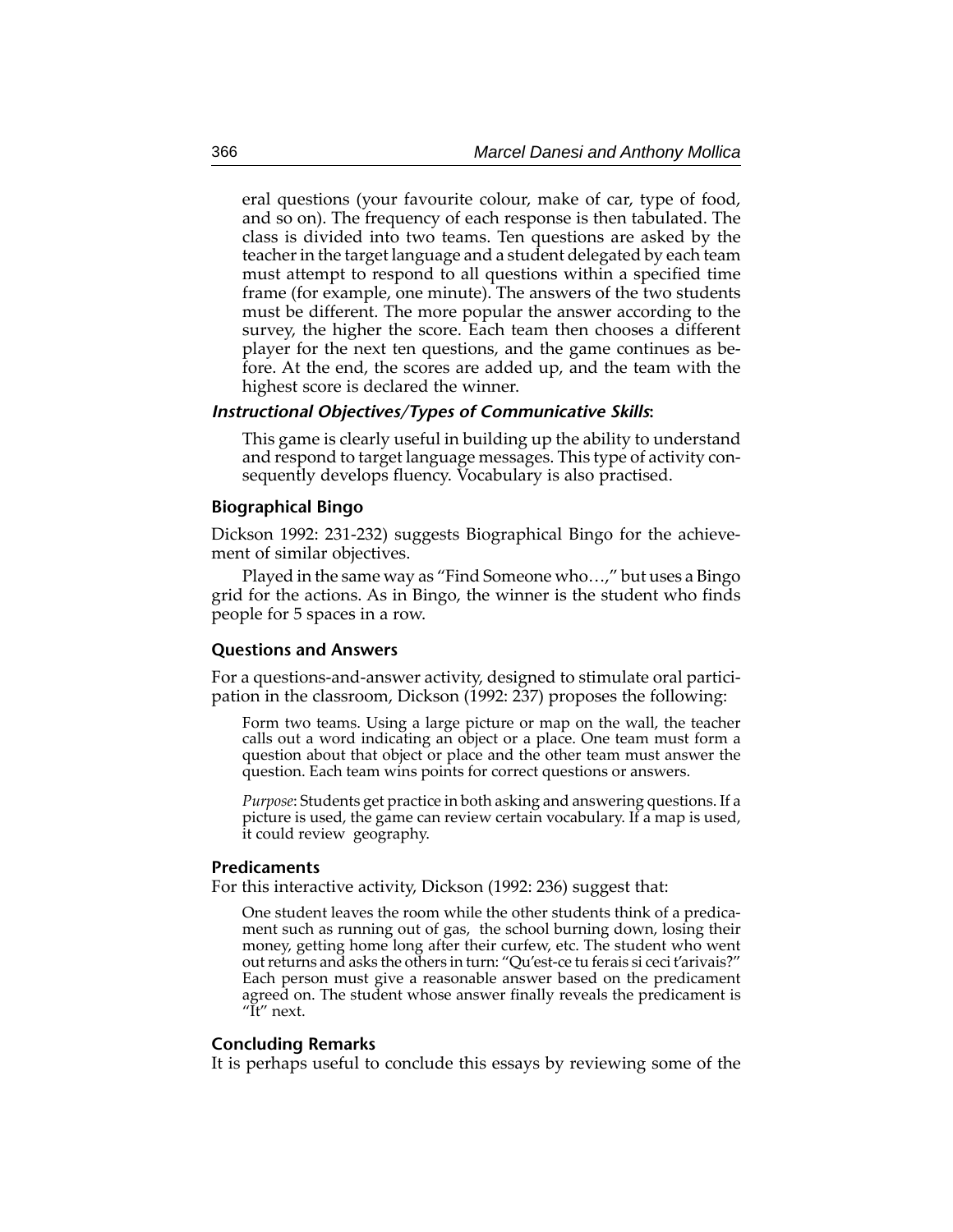main aspects of puzzleological techniques in second-language teaching in point form:

- These techniques have an important role to play in second-language teaching as versatile exercises, drills, etc. alongside other kinds of practice and reinforcement techniques.
- Although there is no experimental literature on the learning-efficacy of language-teaching puzzles, and only a handful of studies on the psychological effectiveness of language-teaching games, there are no indications or evidence to the contrary, namely data showing that puzzleological techniques are ineffectual or detrimental. More research is obviously required in this domain.
- Language-teaching puzzles are useful as form-based and meaning-based reinforcement and control activities.
- Language-teaching games are useful as communication-based activities.
- Although there exists some evidence that entire courses or curricula can be based on a language-teaching game approach (e.g. Palmer and Rodgers 1983, Miller 1991), by and large puzzleological techniques are useful primarily as supplementary or complementary activities that can be used in tandem with other techniques within broader methodological and curricular frameworks.
- These techniques should be given the same treatment and weight as other exercises, drills, and activities; otherwise the student will tend not to take them seriously.
- Both teacher and students must find puzzleological technique enjoyable; otherwise they will become counterproductive.
- Given all these provisions, we are convinced, as have been many teachers over the last three decades, that puzzleological techniques have as much a role to play in second-language teaching as they have been shown to have in many other areas of education.

Our purpose in this revisitation was not to be exhaustive, nor to be innovative in showing how language-teaching puzzles and languageteaching games can be incorporated into second-language teaching. Our goal was simply to highlight the diversity and versatility of these recreational forms of language and communication exercise and practice. We conclude by emphasizing one more time to the reader that puzzleological techniques do not constitute a method or an educational paradigm. They are enjoyable activities that can be used together with other kinds of practice devices for reinforcement, review, thinking, control, and communication in the classroom. All these techniques really aim to do is to achieve the same kinds of exercise and practice goals that more traditional drills and activities do. But, they inject so much fun into the process that they end up invariably fostering a positive attitude in teacher and students alike to the learning tasks at hand. And this is the primary condition for learning to occur.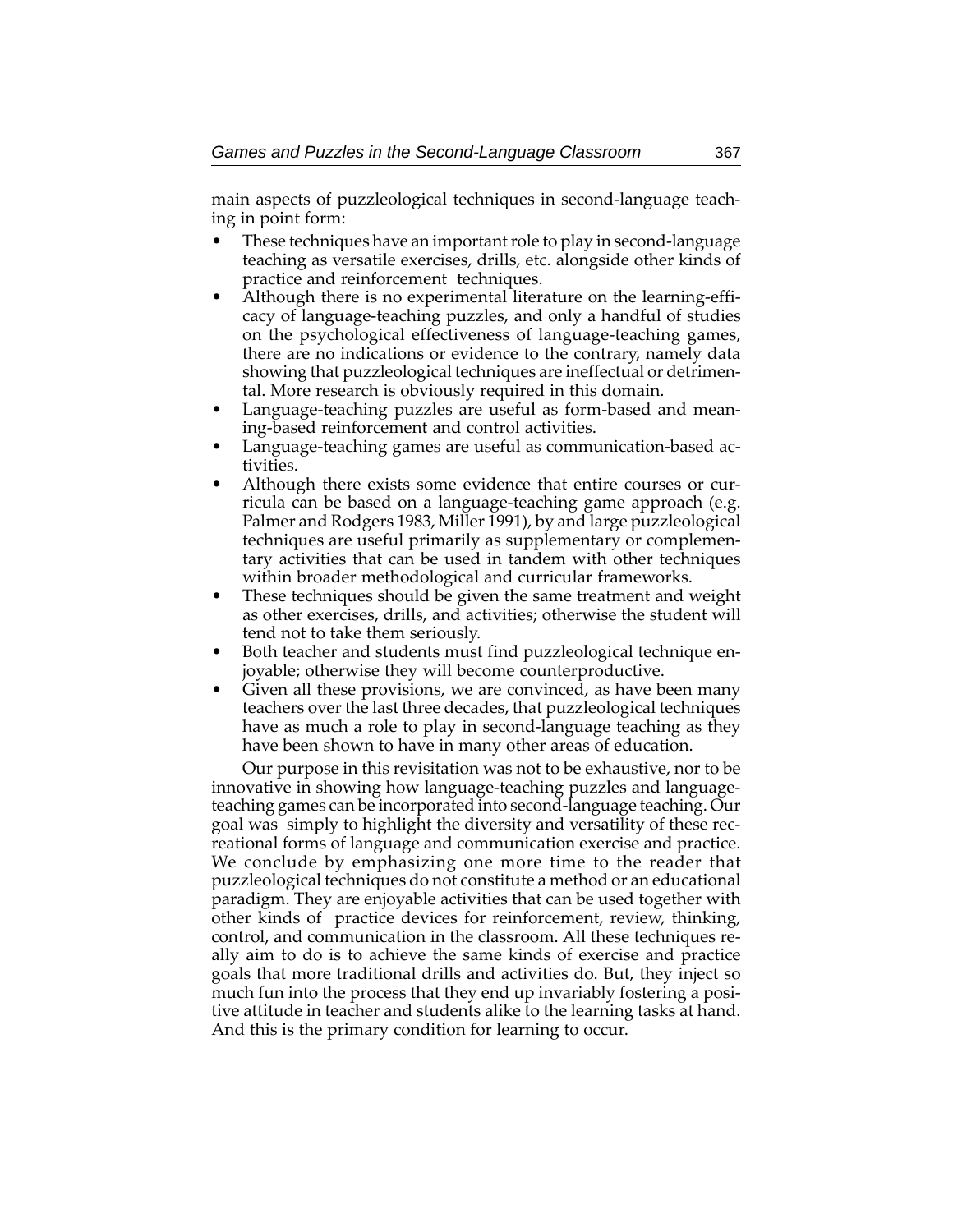#### **References**

- Berk, L.E. 1994. "Vygotsky's Theory: The Importance of Make-Believe Play." *Young Children*, 50, 1: 30-39.
- Bressan, D. 1970. "Crossword Puzzles in Modern Language Teaching." *Audio-Visual Language Journal*, 8: 93-95.
- Caré, J.M. and F. Debyser. 1978. *Jeu, langage et creativité*. Paris: Hachette.
- Cicogna, Caterina, Marcel Danesi, and Anthony Mollica, eds. 1992. *Problem-Solving in Second-Language Teaching*. Welland, Ontario: éditions Soleil publishing inc.
- Crawshaw, B.E. 1972. *Let's Play Games in French*. Skokie: National Textbook Co.
- Crookall, D., ed. 1985. *Simulation Applications in L2 Education and Research*. Special Issue. *System*, 13, 3.
- Crookall, D. and R. Oxford, eds. 1988. *Language Learning Through Simulation/Gaming*. New York: New-bury House-Harper and Row.
- Crookall, D. and D. Saunders, eds. 1989. *Communication and Simulation: From Two Fields to One Theme*. Clevedon: Multilingual Matters.
- Crookall, D., C. Greenblat, A. Coote, J. Klabbers, and D.R. Watson, eds. 1987. *Simulation-Gaming in the Late 1980's*. New York: Pergamon.
- Danesi, Marcel. 1979. "Puzzles in Language Teaching." *The Canadian Modern Language Review/La Revue canadienne des langues vivantes*, 35: 269-277.
- Danesi, Marcel. 1985a. *A Guide to Puzzles and Games in Second Language Pedagogy*. Toronto: Ontario Institute for Studies in Education Press.
- Danesi, Marcel. 1985b. *Language Games in Italian*. Toronto: University of Toronto Press.
- Danesi, Marcel. 1987. "The Psychology and Methodology of Puzzles and Games in L2 Teaching." In: J. Lantolf and A. Labarca, eds., *Research in Second Language Learning: Focus on the Classroom*, pp. 107-116. Norwood, N.J.: Ablex.
- Danesi, Marcel. 1988. *Manuale di tecniche per la didattica delle lingue moderne*. Roma: Armando.
- De Vries, D.L. and R.E. Slavin. 1978. "Teams Games Tournaments: Review of Ten Classroom Experiments." *Journal of Research and Development in Education*. 12: 23-38.
- Dickson, P. S. 1992. "Quick and Easy Games for Language Learning." In Caterina Cicogna, Marcel Danesi, and Anthony Mollica, eds. *Problem-Solving in Second-Language Teaching*, pp. 223-241. Welland, Ont.: éditions Soleil publishing inc.
- Edwards, K., D.L. De Vries, and J.P. Snyder. 1972. "Games and Teams: A Winning Combination." *Simulation and Games*. 3: 247-269.
- Ervin, G. L. 1982. "Using Warm-Ups, Wind-Ups, and Fillers: All of Your Class Time is Valuable." *Foreign Language Annals*, 15: 95-99.
- Fixx, J. F. 1983. *Solve It*! London: Muller.
- Gowan, J.C., J. Khatena, and E.P. Torrance, eds. 1981. *Creativity: Its Educational Implications*. Dubuque: Kendall-Hunt.
- Hendrickson, J. M. 1980. "Listening and Speaking Activities for Foreign Language Learners." *The Canadian Modern Language Review/La Revue canadienne des langues vivantes*, 36: 735-748.
- Hendrickson, J.M. 1983. "Listening and Speaking Activities for Foreign Language Learners: Second Collection." *The Canadian Modern Language Review/La Revue canadienne des langues vivantes*, 39: 267-284.
- Hupb, L.B. 1974. *Let's Play Games in Spanish*. Skokie, Illinois: National Textbook Co.
- Irwing, P. 1982. "Games for Use at the Intermediate Level." *The Canadian Modern Language Review/La Revue canadienne des langues vivantes*, 38: 726-727.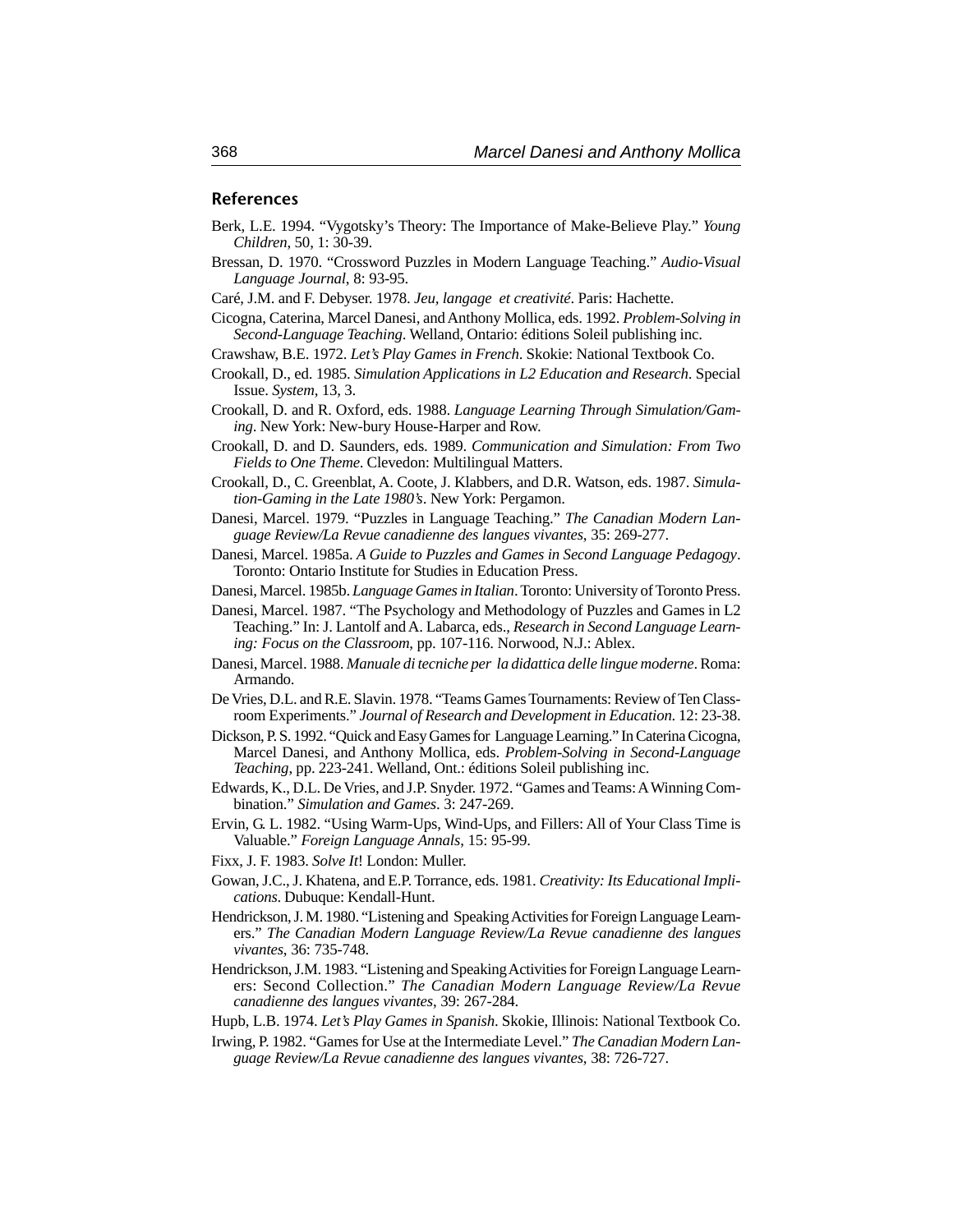- Jones, K. 1982. *Simulations in Language Teaching*. Cambridge: Cambridge University Press.
- Jones, K. 1986. *Designing Your Own Simulations*. New York: Methuen.
- Latorre, G. and G. Baeza. 1975. "The Construction and Use of EFL Crossword Puzzles." *English Language Teaching Journal*, 30: 45-55.
- Lee, W.R. 1965. *Language Teaching Games and Contests*. Oxford: Oxford University Press.
- Lesgold, A. 1988. "Problem Solving." In R. J. Sternberg and E.E. Smith, eds., *The Psychology of Human Thought*, pp. 188-213. Cambridge: Cambridge University Press.
- Livingston, S.A. and S.J. Kidder. 1973. "Role Identification and Game Structure: Effects on Political Attitudes." *Simulation and Games*, 4: 131-144.
- Loftus, G.R. and E.F. Loftus. 1983. *Mind at Play*. New York: Basic Books.
- Maley, A. and F. Grellet. 1981. *Mind Matters*. Cambridge: Cambridge University Press. McKay, S. L. 1985. *Teaching Grammar*. Oxford: Pergamon Press.
- Millington,Roger. 1977. *Crossword Puzzles. Their History and Their Cult*. New York: Pocket Books.
- Miller, M.C. 1992. *Two Experimental Studies of the Effectiveness of Interactive Game-Playing in the Acquisition of Japanese by American Students*. Ph.D. Dissertation, University of Delaware.
- Mohr, M.S. 1993. *The Games Treasury*. Shelburne: Chapters.
- Mollica, Anthony. 1979. "Games and Activities in the Italian High School Classroom." *Foreign Language Annals*, 12: 347-354.
- Mollica, Anthony, ed. 1980-1981. *Les Gamins*. Toronto: Grolier.
- Mollica, Anthony. 1981. "Visual Puzzles in the Second Language Classroom." *The Canadian Modern Language Review/La Revue canadienne des langues vivantes*, 37: 583-622.
- Mollica, Anthony. 1987 *Mots croisés pour les débutants*. Welland, Ontario: éditions Soleil publishing inc.
- Mollica, Anthony. 1988a. *Crossword Puzzles for Beginners*. Welland, Ontario: éditions Soleil publishing inc.
- Mollica, Anthony. 1988b. *Crucigramas para principiantes*. Welland, Ontario: éditions Soleil publishing inc.
- Mollica, Anthony. 1991a. *Parole crociate per principianti*. Welland, Ontario: éditions Soleil publishing inc.
- Mollica, Anthony. 1991b *Latin Crossword Puzzles for Beginners*. Welland, Ontario: éditions Soleil publishing inc.
- Mollica, Anthony. 1992a *Palabras cruzadas para principiantes*. Welland, Ontario: éditions Soleil publishing inc.
- Mollica, Anthony. 1992b. "Reinforcing Language Skills through Problem-Solving and Pencil and Paper Activities." In Caterina Cicogna, Marcel Danesi, and Anthony Mollica, eds. *Problem-Solving in Second-Language Teaching*, pp. 102-129. Welland, Ontario: éditions Soleil publishing inc.
- Mollica, Anthony. 1992c. *A te la scelta! Libro primo*. Welland, Ontario: éditions Soleil publishing inc.
- Mollica, Anthony. 2007. "Crossword Puzzles and Second-Language Teaching." *Italica,* 84, 1 (Spring): 59-78.
- Mollica, Anthony. (in preparation). *Buscapalabras*. Welland, Ontario: éditions Soleil publishing inc.